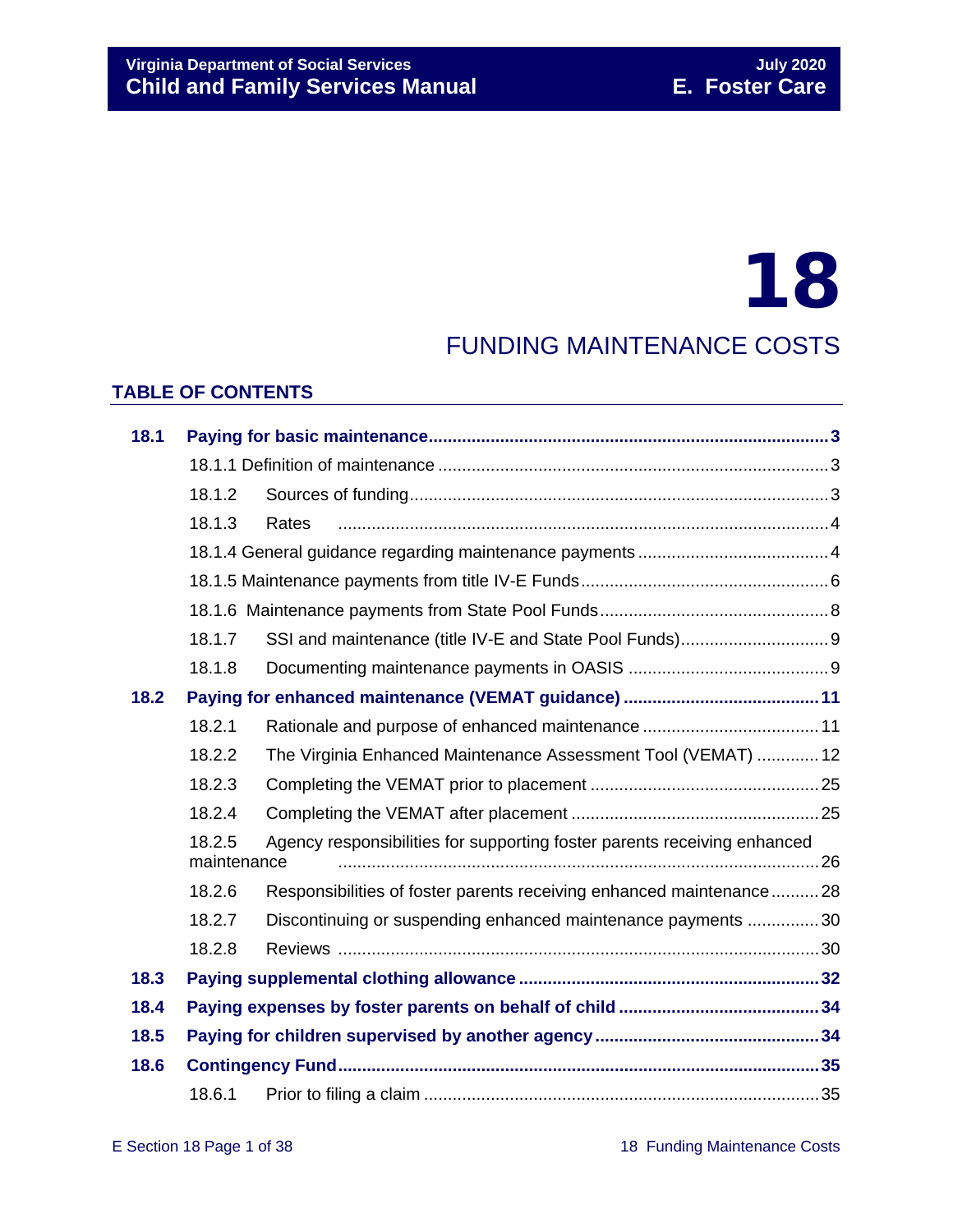#### **Virginia Department of Social Services July 2020 Child and Family Services Manual E. Foster Care**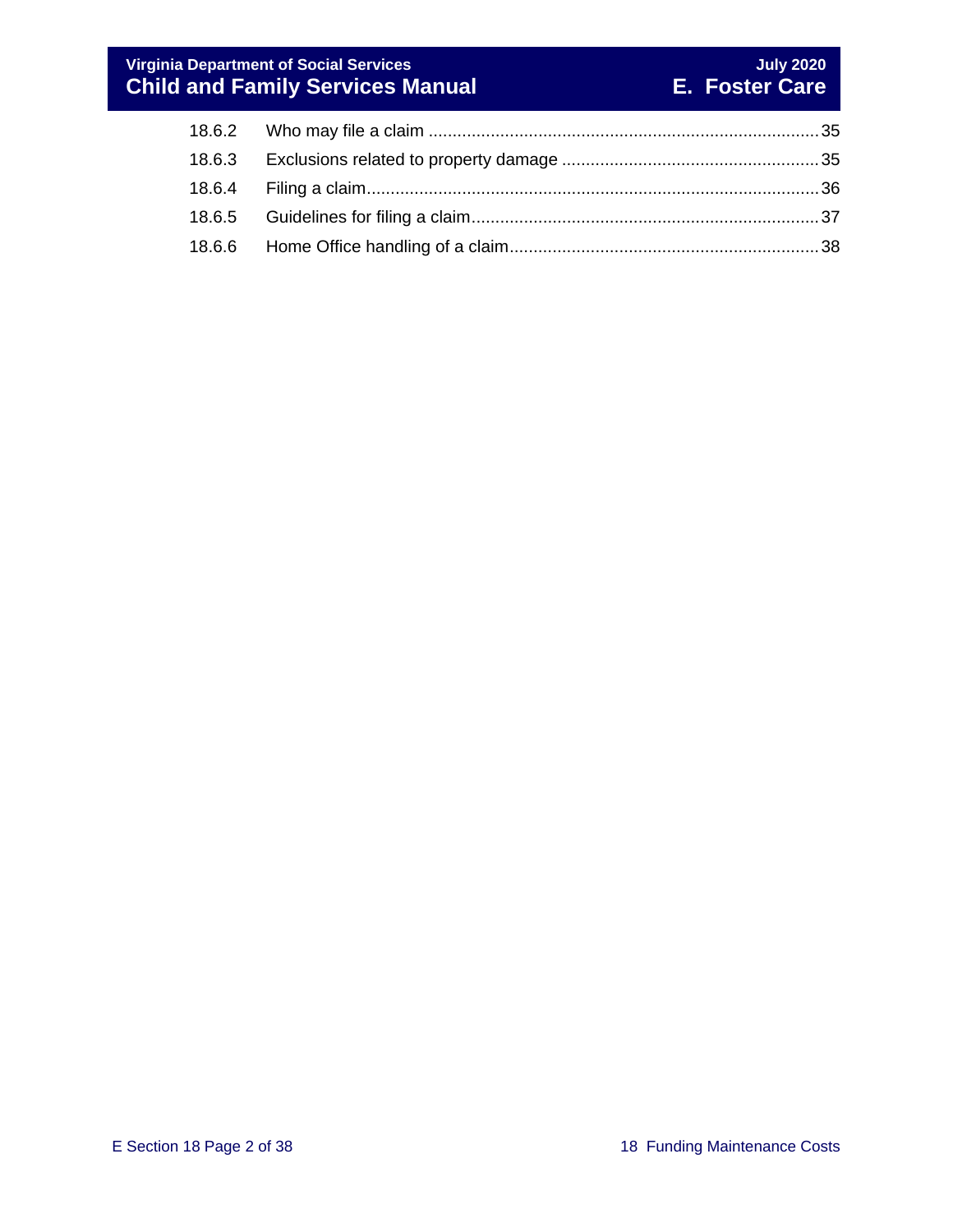## 18 FUNDING MAINTENANCE COSTS

#### <span id="page-2-0"></span>**18.1 Paying for basic maintenance**

#### <span id="page-2-1"></span>**18.1.1 Definition of maintenance**

Maintenance means payments made on behalf of a child in foster care to cover the cost of (and the cost of providing) food, clothing, shelter, daily supervision, school supplies, a child's personal incidentals, liability insurance with respect to a child, and reasonable travel for the child to visit with family or other caretakers and to remain in his or her previous school placement. In the case of child care institutions, such term must include the reasonable costs of administration and operation of such institutions as are necessarily required to provide the items described in the preceding sentence.

#### <span id="page-2-2"></span>**18.1.2 Sources of funding**

Maintenance costs should be paid with:

- A child's own income (i.e., SSI, SSA, or child support).
- Title IV-E funds for eligible children.
- State pool funds for non-title IV-E children.
- Local only funds when the locality is not in compliance with guidance.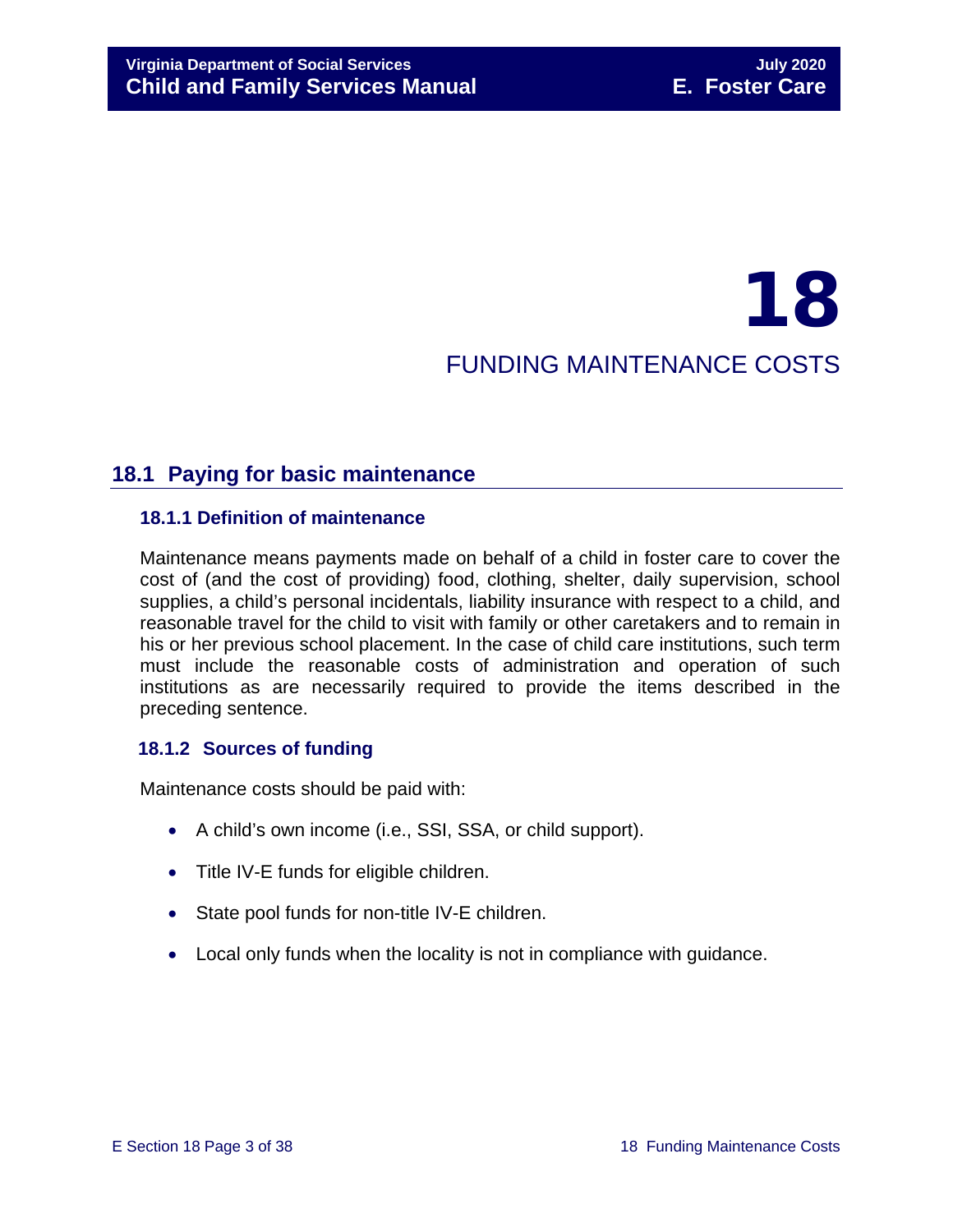#### <span id="page-3-2"></span><span id="page-3-0"></span>**18.1.3 Rates**

Age groupings and uniform monthly maintenance payment rates are as follows:

Effective April 2019

| <b>Maintenance Payment Rates</b>          |                          |          |                                          |                      |                          |  |  |  |  |
|-------------------------------------------|--------------------------|----------|------------------------------------------|----------------------|--------------------------|--|--|--|--|
| Age of Child                              | Room and<br><b>Board</b> | Clothing | Personal care,<br>Recreation,<br>Reading | Monthly<br>Allowance | Total<br>Payment<br>Rate |  |  |  |  |
| $0$ thru 4                                | \$332                    | \$61     | \$93                                     | \$0                  | \$486                    |  |  |  |  |
| 5 thru 12                                 | \$380                    | \$78     | \$100                                    | \$10                 | \$568                    |  |  |  |  |
| 13 and over                               | \$461                    | \$122    | \$107                                    | \$31                 | \$721                    |  |  |  |  |
| <b>Maximum Independent Living Stipend</b> |                          |          |                                          |                      |                          |  |  |  |  |
| <b>Supplemental Clothing Allowance</b>    |                          |          |                                          |                      |                          |  |  |  |  |
| Age 0 thru 4                              |                          |          |                                          |                      |                          |  |  |  |  |
| Age 5 thru 12                             |                          |          |                                          |                      |                          |  |  |  |  |
| Age 13 and over                           |                          |          |                                          |                      |                          |  |  |  |  |

#### <span id="page-3-1"></span>**18.1.4 General guidance regarding maintenance payments**

- Maintenance payments are designed to assist the caregiver in providing for the child's basic needs as defined in [Section](#page-2-1) 18.1.1. It is not expected that the maintenance rates will cover all the needs of the child. Service needs of children and their families are not included in the definition of maintenance. Therefore, services shall not be paid for with maintenance funds.
- Maintenance is paid directly to the foster parent by the child-placing agency on a monthly basis. The costs of day care and transportation of the child for visitation or to school may be reimbursed to the foster parent if they are paying the cost "up front" or may be paid directly to the individual or organization providing the service directly. Receipts for such costs are required for reimbursement.
- Maintenance payments paid to a child care institution are limited to include only those items that are included in the term "foster care maintenance payments."
- Duplicate payments for maintenance shall not be made. Title IV-E payments to a placement for room and board are not considered duplicate payments if the child is temporarily absent for 14 or fewer consecutive days **and the child returns to the same placement.** An absence may include run away, respite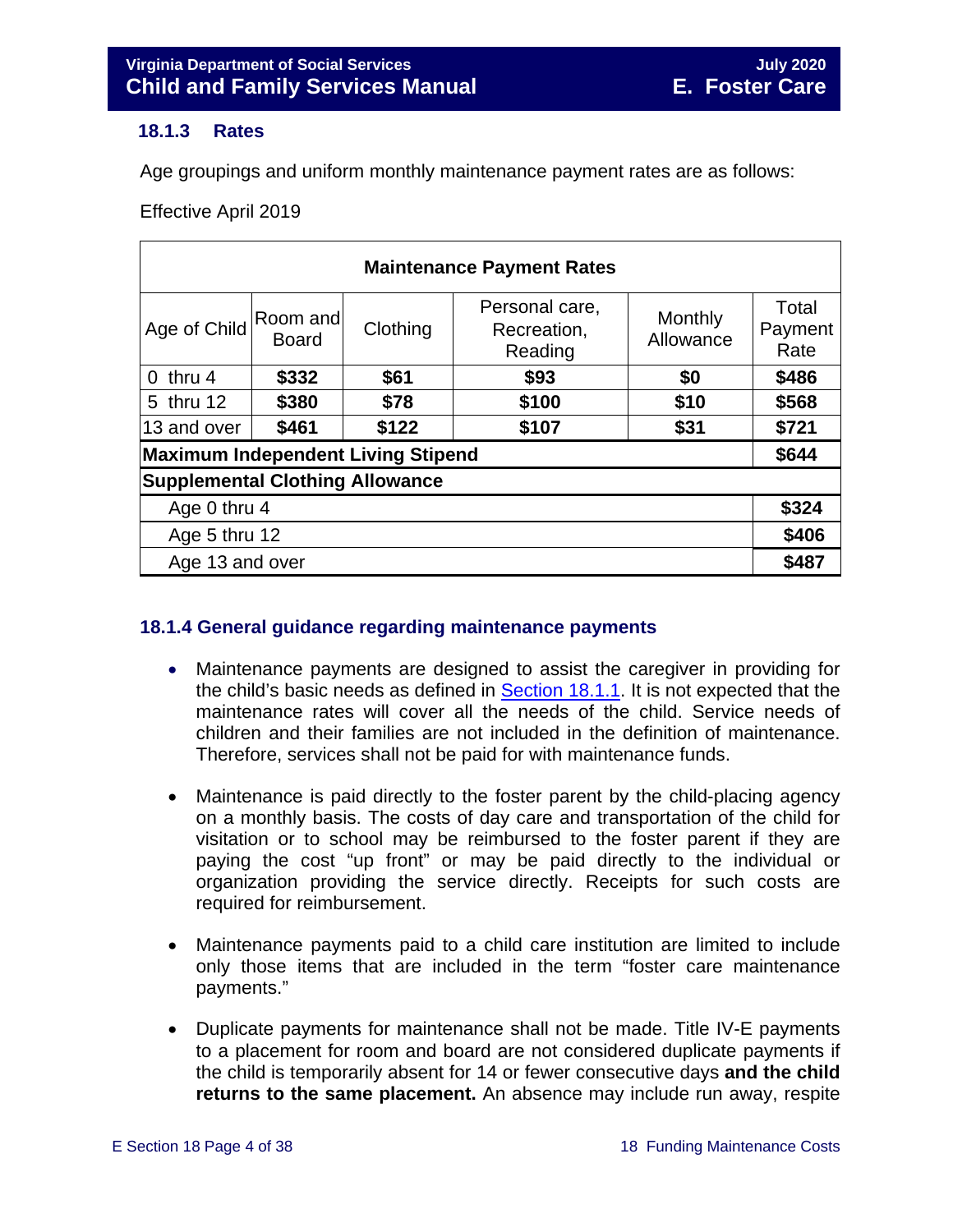care, hospitalizations, family visitation, or detention (not to include commitment to the Department of Juvenile Justice). Paying maintenance during the child's absence is intended to ensure that the temporary absence does not result in a placement disruption.

During the temporary absence, should it become apparent, at any point during the 14 days, that the placement has disrupted, the placement should be closed and the maintenance payment should cease. If the intention was for the child to return to the home within 14 days but the child does not, IV-E funds can not be used, but state pool funds may be used to fund the placement for no more than 14 days. For example:

- $\circ$  If the youth runs away and the placement indicates that the youth can not return, the placement should be closed and payment should cease at that point.
- $\circ$  If the youth runs away and is unexpectedly detained on day 10 of the AWOL episode so will not be able to return to the placement by the 14<sup>th</sup> day, the placement should be closed on day 10 and payments should cease. State pool funds may be used to fund the maintenance for 9 days.
- o If the child requires psychiatric hospitalization that is expected to last less than 14 days but on day 14 the child has an incident that leads to a longer hospital stay, state pool funds may be used to fund the placement for the 14 days. Also on day 14, the original placement should be closed, and the hospitalization should be entered as a placement in OASIS.
- $\circ$  If the child requires psychiatric hospitalization that is expected to last less than 14 days and on day 8 the placement determines that the child cannot return, the placement should be closed, payments should cease, and the hospitalization should be entered as a placement. State pool funds may be used to fund the original placement for 7 days.
- o If the child goes to visit relatives/parents for periods of time, maintenance can be paid to the placement as long as the absence does not go beyond 14 days and the child returns to the placement.
- $\circ$  If the youth has a probation violation and is detained for 10 days but returns to the foster home when he/she is released from detention, maintenance can be paid for the entire absence.
- Placement begins on the day a child is placed. For payment purposes, the last day of placement is the day before the date of removal. Example: Child is placed on June 1<sup>st</sup>. Child is removed on June 14<sup>th</sup>. Payments are made for placement from June 1 through June  $13<sup>th</sup>$ . Payments begin for the new placement on June 14<sup>th</sup>.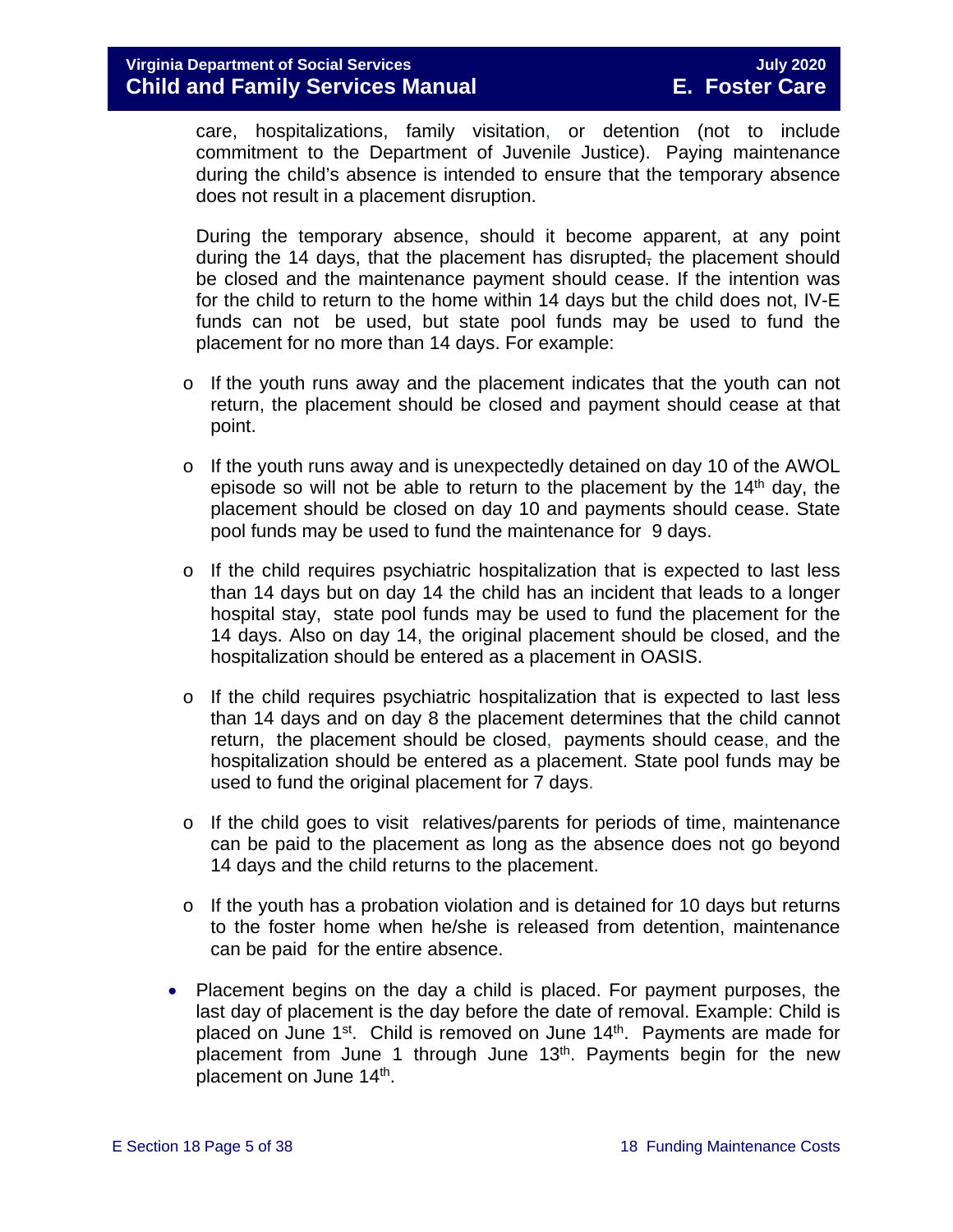- For those instances where there is an event that increases the amount of maintenance (i.e. birthday change in rate, enhanced maintenance payment), then the new rate shall become effective on the first of the month following the event that caused the increase in maintenance.
- When a child begins or ends a foster care placement or episode; prorating room and board for part of a month is based upon the actual number of days of care provided and the number of days in the month.
- Personal incidentals, which are included in the basic maintenance payment, are those costs associated with the personal care of a child such as (but not limited to) items related to personal hygiene, cosmetics, over the counter medications and special dietary foods; infant and toddler supplies, including high chairs and diapers; and occasional fees related to recreational activities.
- For children in foster care, the LDSS shall not decrease or increase the statedetermined basic maintenance rates to foster parents. The VEMAT shall be used to provide enhanced maintenance for increased supervision and support from the foster parent due to a specific child's behavioral, emotional, or physical/personal care requirements.
- When documenting a change in maintenance costs due to a birth date, enhanced payment, etc., the worker should input the information so that it is effective the first day of the month following the actual date that initiated the rate change in OASIS.
- A [Financial Agreement for Local Department of Social Services Approved](https://fusion.dss.virginia.gov/Portals/%5Bdfs%5D/Files/Family%20Recruitment/Family%20Recruitment%20Forms/Financial%20Agreement%20for%20Local%20Department%20of%20Social%20Services%20Approved%20Providers%20%28Foster%20Parents%29.pdf)  [Providers](https://fusion.dss.virginia.gov/Portals/%5Bdfs%5D/Files/Family%20Recruitment/Family%20Recruitment%20Forms/Financial%20Agreement%20for%20Local%20Department%20of%20Social%20Services%20Approved%20Providers%20%28Foster%20Parents%29.pdf) should be used to document the maintenance and enhanced maintenance amounts. The Agreement should be signed by the foster and adoptive parent and the LDSS representative on the day of placement.
- When the maintenance or enhanced maintenance rate changes, the LDSS should notify the foster or adoptive parents in writing of the changes and a new agreement should be developed. This pertains to both LDSS foster homes and LCPA foster homes.
- **Children that are placed on a trial home visit are NOT eligible for maintenance payments but continue to be eligible for service payments with FAPT approval. Child care may be paid as a service if deemed appropriate and approved by FAPT.**

#### <span id="page-5-0"></span>**18.1.5 Maintenance payments from title IV-E Funds**

• Temporary absences from an approved placement for reasons of hospitalization, education or training, a vacation, detention (not to include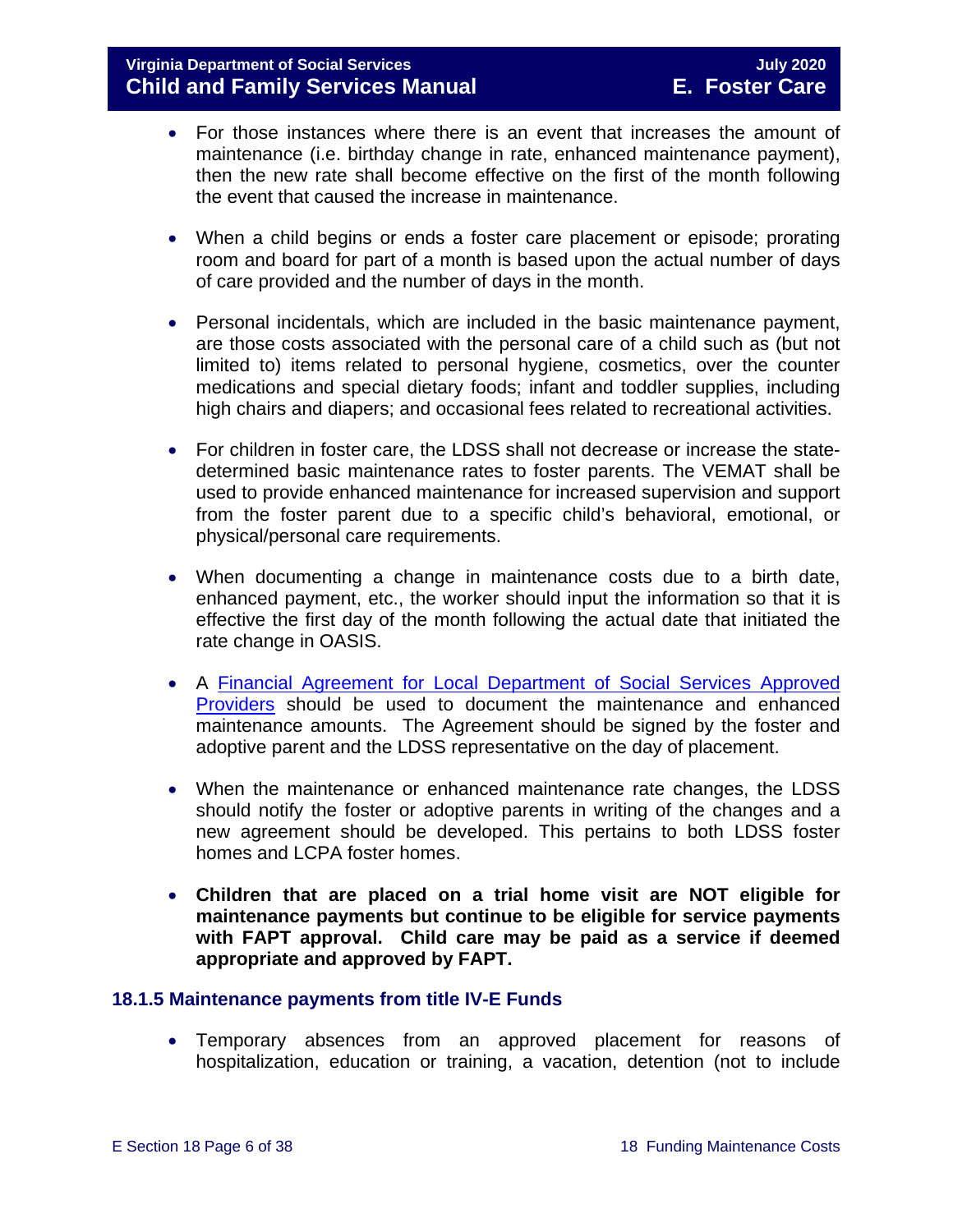commitment to the Department of Juvenile Justice) or trial home visit do not terminate eligibility for title IV-E.

- If the court orders a child's removal from the home and the child is otherwise title IV-E eligible, the child must be physically removed in order to be eligible for title IV-E foster care payment.
- For young adults who are in congregate care, title IV-E eligibility may continue beyond the age of 18 if the child is enrolled in a high school or vocational/technical school and expected to complete the high school or vocational/technical program prior to or in the month of his or her 19th birthday. The eligible 18-year-old child is considered to be enrolled full-time, regardless of the number of courses or length of time in school. The child is eligible for the month in which completion of the school program occurs; however, eligibility cannot be extended past that month. The program is considered completed on the last day of final exams or, if exams are not required, the last day of scheduled classes, or the date the graduation ceremony is scheduled to occur. Under no circumstances shall eligibility continue beyond the last day of the month of the child's 19th birthday. If, at any time during the child's 18th year, it is determined that the child will not complete the program of study by the last day of the month of his 19th birthday, the child's IV-E eligibility ends on the last day of that month. Once the young adult no longer meets the criteria above, he shall be moved out of congregate care prior to the end of the month. The young adult shall then enter the Fostering Futures Program and will be evaluated for title IV-E funding based on the new foster care episode. It is the responsibility of the service worker to provide notification to the benefit programs specialist of any change of educational status within **three (3) business days**.
- When the local department of social services (LDSS) accepts custody or placement of a child and places the child in a relative home, the agency shall approve the relative home as a foster family home only if they meet foster home provider requirements, and shall pay the relative foster parents maintenance payments per state rates.
- When necessary, the LDSS should use the emergency approval process and variance process to fully approve relative foster parents. Title IV-E payments may be made to a relative provider who is fully approved with certain variances. For more information on emergency approvals, see:
	- o Title IV-E Eligibility Manual, [section 1.6.2.1;](http://www.dss.virginia.gov/files/division/dfs/iv_e/manuals/title_IV-E_Foster_Care_Manual_July_2016.pdf) and
	- o The Local Department [Foster and Adoptive Family Home Approval](https://fusion.dss.virginia.gov/dfs/DFS-Home/Family-Recruitment/Family-Recruitment-Guidance)  **[Guidance](https://fusion.dss.virginia.gov/dfs/DFS-Home/Family-Recruitment/Family-Recruitment-Guidance)**
	- o [Title IV-E Eligibility Manual](https://fusion.dss.virginia.gov/dfs/DFS-Home/Title-IV-E/Title-IV-E-Guidance)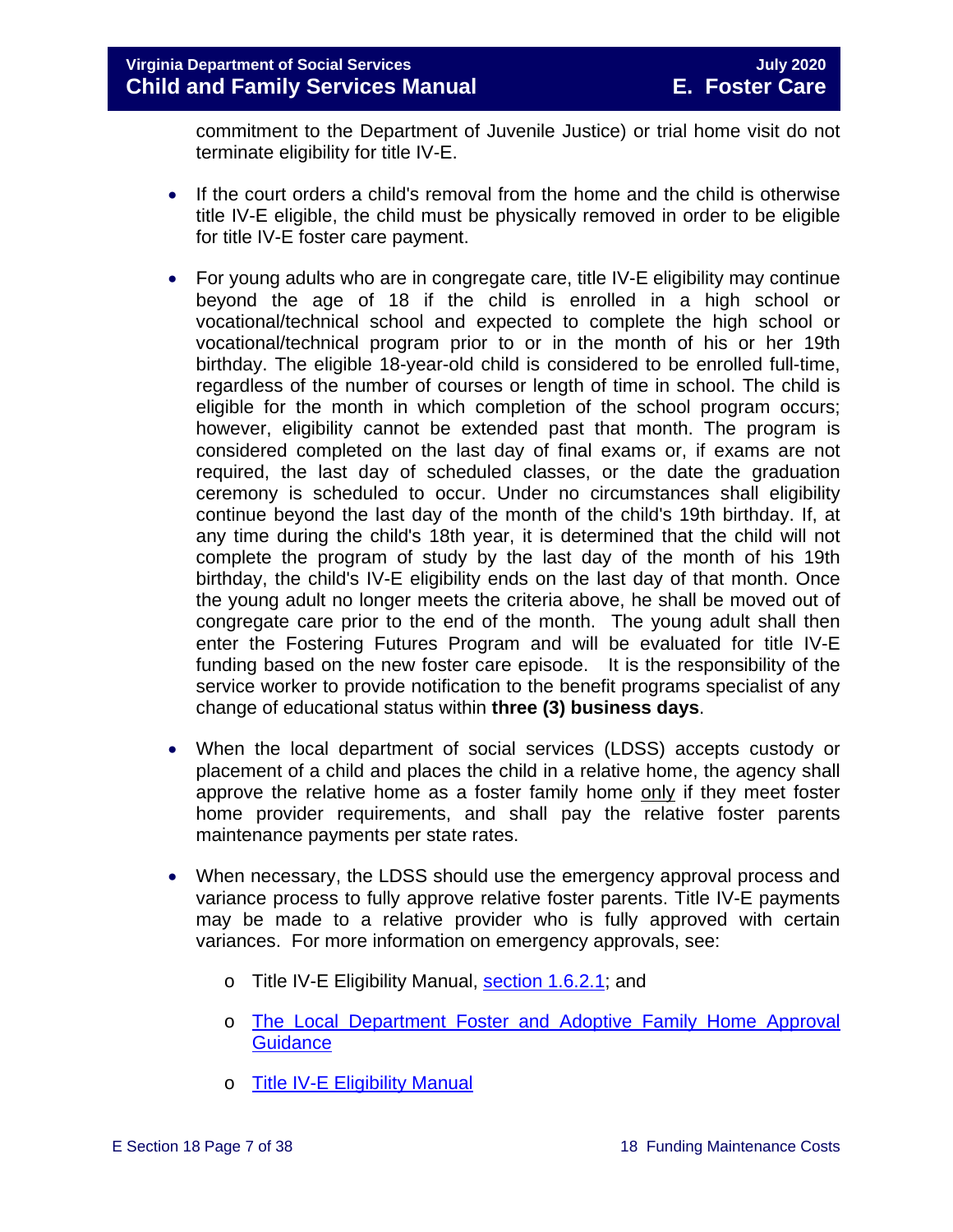#### **Virginia Department of Social Services July 2020 Child and Family Services Manual**

• The LDSS may use title IV-E to pay enhanced maintenance when foster parents provide care to title IV-E eligible children placed in LDSS homes and the Virginia Enhanced Maintenance Assessment Tool (VEMAT) is used to determine the need for, and amount of, enhanced maintenance. title IV-E eligible children placed in treatment foster care programs shall be assessed with the VEMAT for enhanced maintenance and if such payment is indicated, all maintenance costs shall be charged against title IV-E for the eligible child. A copy of the VEMAT and all supporting documentation of the child's needs resulting in an enhanced maintenance payment shall be documented in the case record. These additional payments are made from State Pool funds for non-title IV-E children.

See "Rate-Structuring for Enhanced Maintenance" Guidance at:

o [DSS public website](http://www.dss.virginia.gov/family/fc/index.cgi)

#### <span id="page-7-0"></span>**18.1.6 Maintenance payments from State Pool Funds**

This is a source of funding, using primarily state and local money, through the Children's Services Act (CSA).

- Costs of maintenance are paid from this source for all foster care children who are not eligible for title IV-E. This includes the basic as well as the enhanced maintenance rate. Enhanced maintenance payments shall be utilized only when the VEMAT is used and the child is determined to have a clearly defined need for increased supervision and support from the foster parents due to the child's behavioral, emotional, or physical/personal care requirements.
- Service needs of children and their families are not included in the definition of maintenance. Therefore, services shall not be paid for with maintenance funds.
- The LDSS shall use procedures established by the Community Policy and Management Team (CPMT) for referring the child to the Family Assessment and Planning Team (FAPT) for services and funding.
- The CPMT may establish policies and procedures for authorizing payments for children who only require foster care maintenance without a full review by the FAPT  $(*§* 2.2-5209)$  $(*§* 2.2-5209)$ .
- The LDSS shall not decrease or increase the state-determined basic maintenance rates to foster parents.
- State pool funds can only be used for placement in an approved or licensed facility or foster home.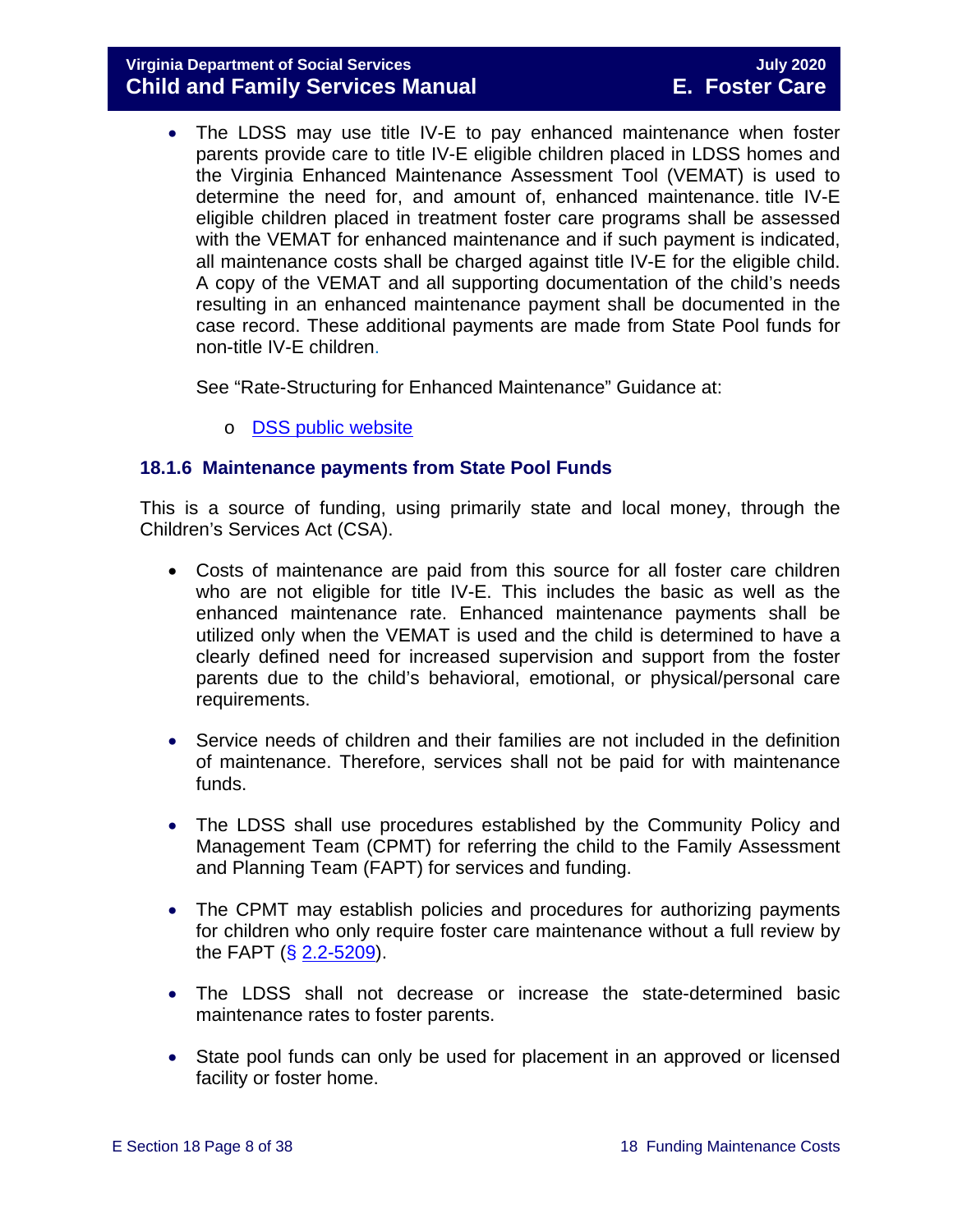#### <span id="page-8-0"></span>**18.1.7 SSI and maintenance (title IV-E and State Pool Funds)**

- It is the responsibility of the service worker to inform the Social Security Administration (SSA) whether title IV-E benefits are being received for the care of the child:
	- o At the time of application for Social Security benefits; or
	- o When the LDSS becomes the representative payee for a child who is already receiving SSI.
- SSI benefits shall be reduced dollar for dollar by the amount of title IV-E funds actually received for the child. A title IV-E eligible child does not have to receive a title IV-E payment. The LDSS may choose to receive only the SSI payment to cover the costs of the child's care.
- SSI benefits are not reduced for children whose maintenance is paid from state pool funds.
- If a title IV-E eligible child is in a residential facility where the monthly maintenance rate is greater than the SSI payment, the LDSS should use title IV-E benefits to pay for maintenance. If title IV-E funds are used, the service worker shall immediately, **within two (2) business days**, notify the SSA to suspend the SSI payment. If a child returns to a foster home, the service worker shall evaluate and determine which funding option is most beneficial for the child and inform the SSA of the change in placement and maintenance rate **within two (2) business days** if SSI benefits are to be reinstated.
- When a child enters a Medicaid funded residential facility, the LDSS shall notify the SSA of the placement in order to ensure that the child's SSI benefits are reduced to appropriate levels. In some situations, the child may continue to receive full SSI benefits. For [additional information,](https://secure.ssa.gov/apps10/poms.nsf/lnx/0500520140) see Social Security Administration Online.

#### <span id="page-8-1"></span>**18.1.8 Documenting maintenance payments in OASIS**

With the introduction of OASIS 3.12, the funding screen has been tabbed into three separate screens including Basic Maintenance, Additional Maintenance, and IL Stipend.

Eligibility was formerly referred to as Program Category and is the category from which funding is obtained. Foster children will either be IV-E or CSA funded.

The Date Effective is the date a payment began. The End Date is the date when the payment ended.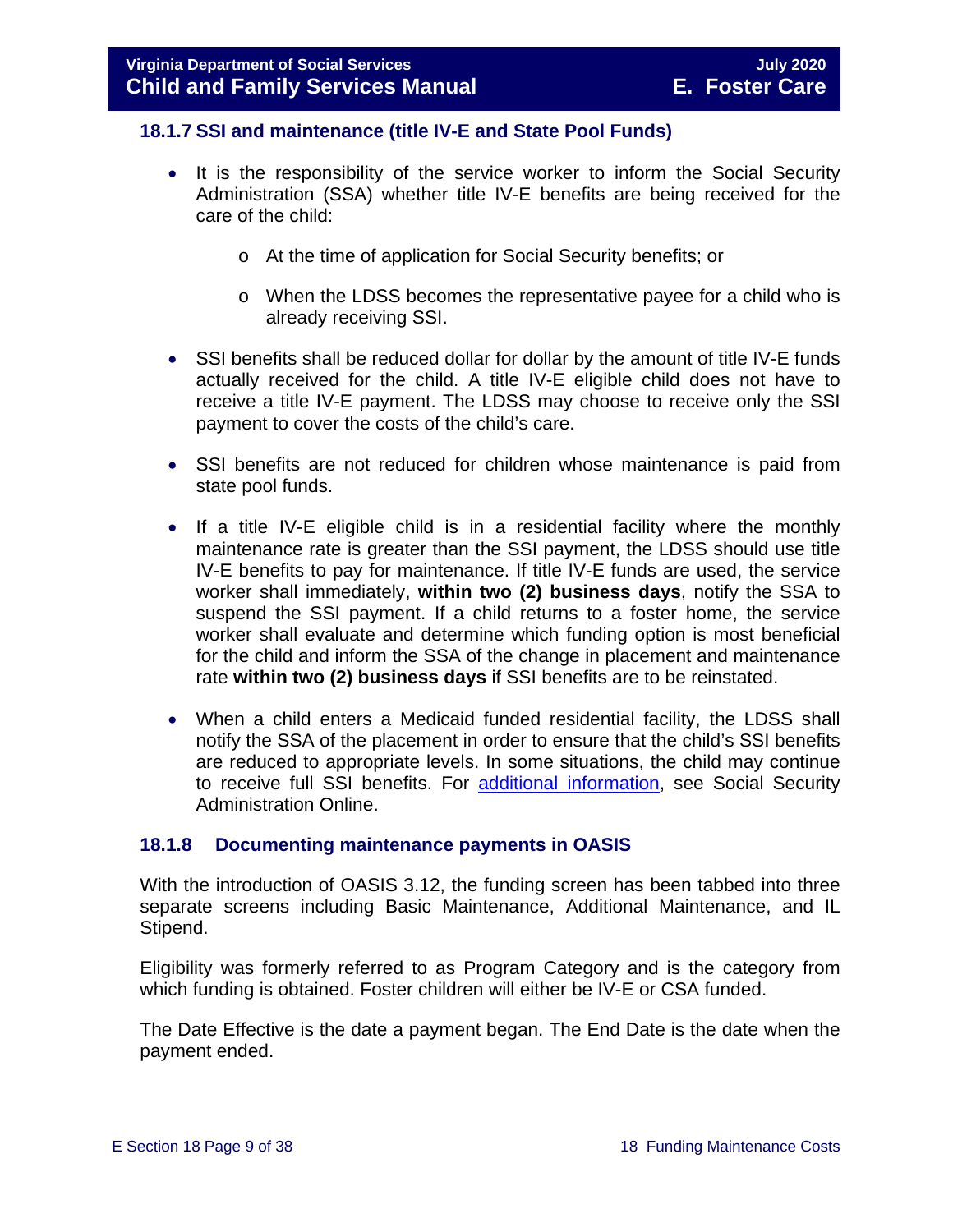The Source of Payment is the source from which funding is paid. This could be IV-E, CSA, or Local Funds. The selection of none indicates no monies are being paid out for the child.

The Basic Maintenance Payment is the monthly/daily maintenance amount paid to the placement provider to assist the caretaker in providing for the child's basic needs. This will be a monthly rate for payments to foster home placement providers and a daily rate for congregate care providers.

The basic maintenance tab is used to record the Eligibility Determination (program category), source of maintenance payment, amount of the basic maintenance payment, effective date and end date for each child in foster care.

Maintenance for a child newly placed in foster care is initially paid from the CSA state pool funding source until the child's eligibility for title IV-E has been determined. If the child is determined to be eligible for IV-E State pool funds expended for maintenance during the determination process shall be reimbursed by title IV-E funds except for any period where the provider was not fully approved.

If the child remains funded by CSA, then CSA shall remain the "eligibility determination" and the "source of maintenance payment" on the Funding screen

The worker should indicate receipt of other resources including: Child Support, SSA, SSI, title IV-A TANF, and other. The worker should indicate if the child is eligible for title XIX (Medicaid) and if the child is eligible for Medicaid Treatment Foster Care or Medicaid Treatment Residential. Even if an LDSS initially pays for a child out of CSA and then reimburses CSA out of SSI, the LDSS should choose the resource that ultimately pays for maintenance as the funding source.

The additional maintenance tab is used to record enhanced maintenance payments or any additional costs paid to a residential facility above and beyond room and board for additional daily supervision. Like the Basic Maintenance tab, the Additional Maintenance tab records the Eligibility Determination (program category), source of additional maintenance payment, amount of the additional maintenance payment, effective date and end date. These payments can be enhanced maintenance as determined by the VEMAT (monthly rate) or can be additional residential costs related to supervision of the child (daily rate).

The service worker is responsible for updating the funding screen every time the child's source of payment changes.

The child may become temporarily ineligible for title IV-E payments. For example, title IV-E payments cannot be made to a provider which is provisionally approved. However, a provisionally approved placement in which the child is placed may become fully approved again. As of the first date of the month in which the facility is fully approved, title IV-E payments could be made again as long as no other conditions had changed. When title IV-E payments can be made again, no new title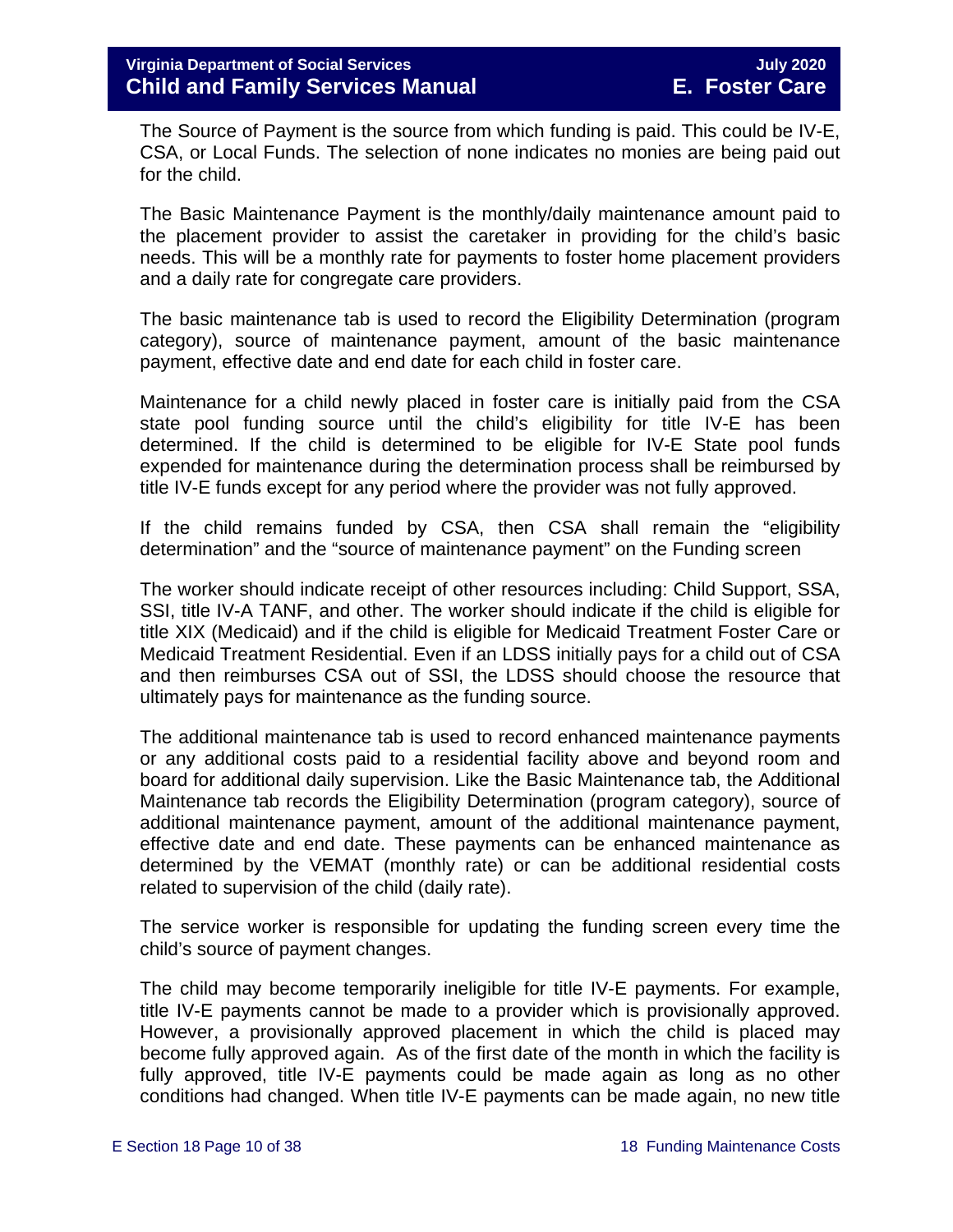IV-E determination is required. The conditions that make it permissible to use title IV-E funding again shall be documented in the OASIS case record on the contacts screen. Not all conditions are able to be corrected. If the child loses eligibility for payment due to a condition that is not corrected or able to be corrected, no title IV-E funds may be used.

For additional information on what to include in the OASIS Funding screen on this topic, workers are referred to the "Help" section of OASIS.

#### <span id="page-10-0"></span>**18.2 Paying for enhanced maintenance (VEMAT guidance)**

#### <span id="page-10-1"></span>**18.2.1 Rationale and purpose of enhanced maintenance**

Maintenance payments are provided to assist in meeting the basic needs of a child. Enhanced maintenance payments are available when a child has a clearly-defined need that requires the parent to provide increased support and supervision due to the child's behavioral, emotional, or physical/personal care requirements. When children first enter foster care, it is expected that their needs may be higher due to the circumstances that led to the child's removal and the impact of the removal itself. However, as the child stabilizes in the foster home and the child's needs are met consistently over time, it is expected that the child's on-going need for support and supervision would decrease, and therefore the VEMAT score would decrease with subsequent reassessments. Virginia's practice of providing basic and, when applicable, enhanced maintenance payments to foster or adoptive parents is consistent with federal law and regulation.

The Virginia Children's Services Practice Model and the CSA emphasize the Commonwealth's focus on a "child-centered, family-focused, community-based" system of care. Providing financial support for children in foster care and adopted from the foster care system is consistent with this emphasis by keeping the unique needs of the child in the forefront of financial support decisions. A child's needs are best met through the unconditional support of caring adults. Supplemental supports may include the provision of services to the child and family, the provision of enhanced maintenance, or both.

For children in foster care, the purpose of the Virginia Enhanced Maintenance Assessment Tool (VEMAT) is to assess the child's behavioral, emotional, and physical/personal care needs to determine if an enhanced maintenance payment is necessary to ensure the safety and well-being of the child. Understanding the needs of the child in each of these domains is not unique to the administration of the VEMAT but is based on and part of the over-all casework process. Administering the VEMAT should be integrated into case management, using the knowledge about the child gained through all interactions between the ongoing service worker, the child, the family, other individuals knowledgeable about the child, and other service providers. This increases the likelihood that the information discussed in the VEMAT meeting is already the subject of ongoing planning. Specifically: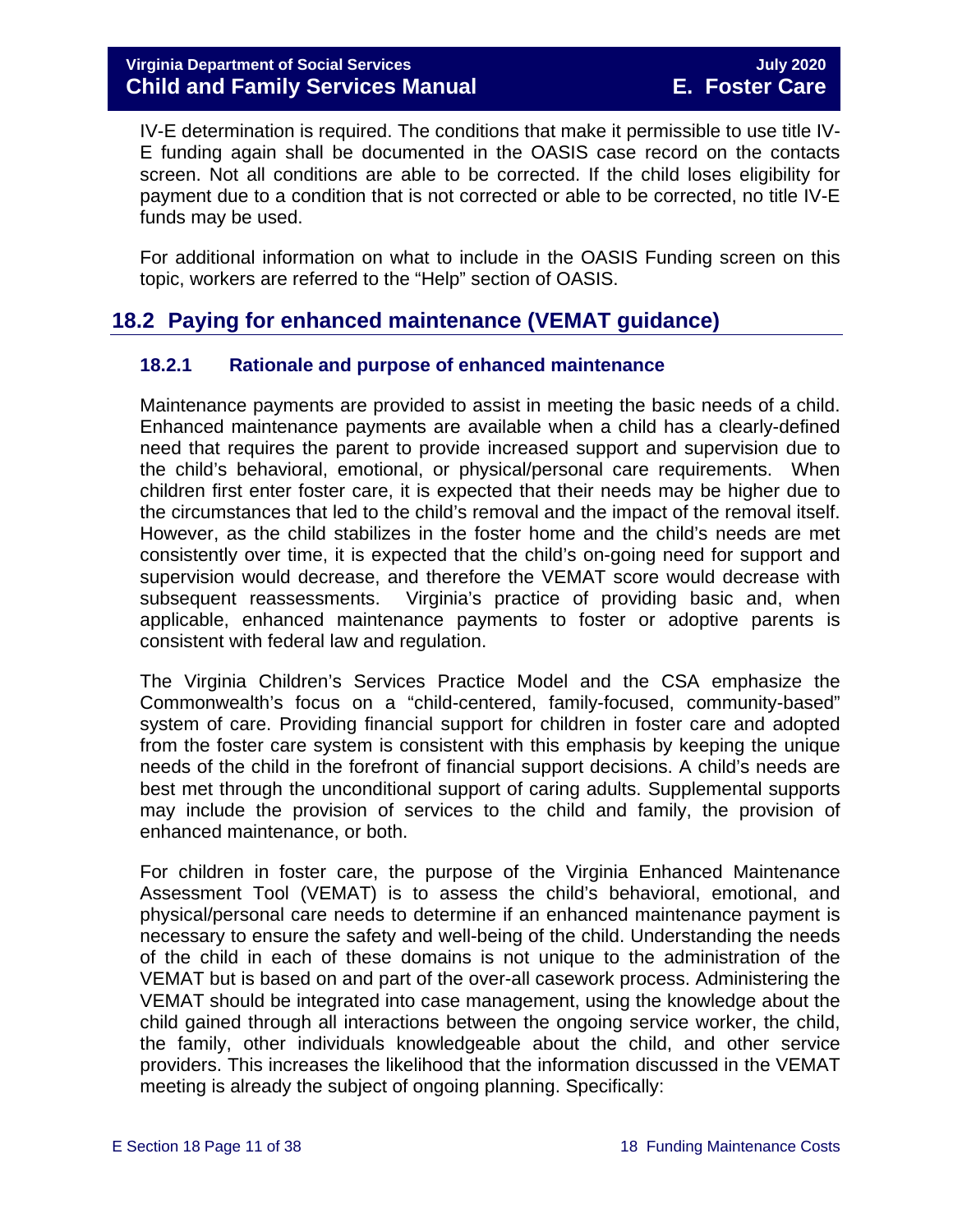#### **Virginia Department of Social Services July 2020 Child and Family Services Manual**

- The monthly face-to-face contact with the child conducted by the service worker for children in foster care and those awaiting finalization of adoption, affords an opportunity for ongoing, quality assessments of the child's adjustment to the home, service and case planning needs, and anticipated needs. Service workers are encouraged to use the [Monthly Worker Visit](https://fusion.dss.virginia.gov/Portals/%5Bdfs%5D/Files/Foster%20Care/Job%20Aids%20%26%20Resources/Monthly%20Worker%20Visit%20Checklist.pdf)  [Checklist](https://fusion.dss.virginia.gov/Portals/%5Bdfs%5D/Files/Foster%20Care/Job%20Aids%20%26%20Resources/Monthly%20Worker%20Visit%20Checklist.pdf) to make these contacts meaningful. Service workers should also use these contacts to talk with the foster and the adoptive parents about the child, his strengths, changes in behavior, and services being provided to the child and family.
- Regular and frequent contact with the foster or adoptive parent is an opportunity to discuss children's needs, concerns the foster or adoptive parent may have related to the child, and ways in which the parent may identify and use the child's strengths to improve behavior. These visits should serve as opportunities to provide training and for the worker to proactively consider what the child and foster or adoptive parent may need to ensure the child's safety, maintain the placement and improve the child's over-all wellbeing.
- Service workers' contacts with the LCPA and other service providers through regular communication (e.g., in person, by phone, and through regular progress reports) is also a mechanism for assessing ongoing progress and anticipating other needs of the child which may require either new, or a change in, service provision or a need for additional support for the child to be provided by the foster or adoptive parent.

For children being adopted and assessed for adoption assistance, see [Section 2](https://fusion.dss.virginia.gov/Portals/%5Bdfs%5D/Files/Adoption/Guidance/2020/section_2_adoption%20assistance.pdf) of Chapter F, Adoption, in the Child and Family Services Manual.

#### <span id="page-11-0"></span>**18.2.2 The Virginia Enhanced Maintenance Assessment Tool (VEMAT)**

#### **18.2.2.1 General guidelines for use of the VEMAT**

- The LDSS shall ensure that the VEMAT is administered in a fair and accurate manner in accordance with the guidance throughout this section and is consistent with the training provided by the Department. LDSS that do not administer the VEMAT consistent with this guidance are subject to fiscal paybacks using local only funds.
- LDSS are responsible for ensuring the child-specific team as discussed in this guidance is assembled and used in the administration of the VEMAT.
- Title IV-E and state funds shall only be claimed for enhanced maintenance payments when the LDSS uses the VEMAT to determine the need for and amount of enhanced maintenance. (The only exception is adoption assistance payments for enhanced maintenance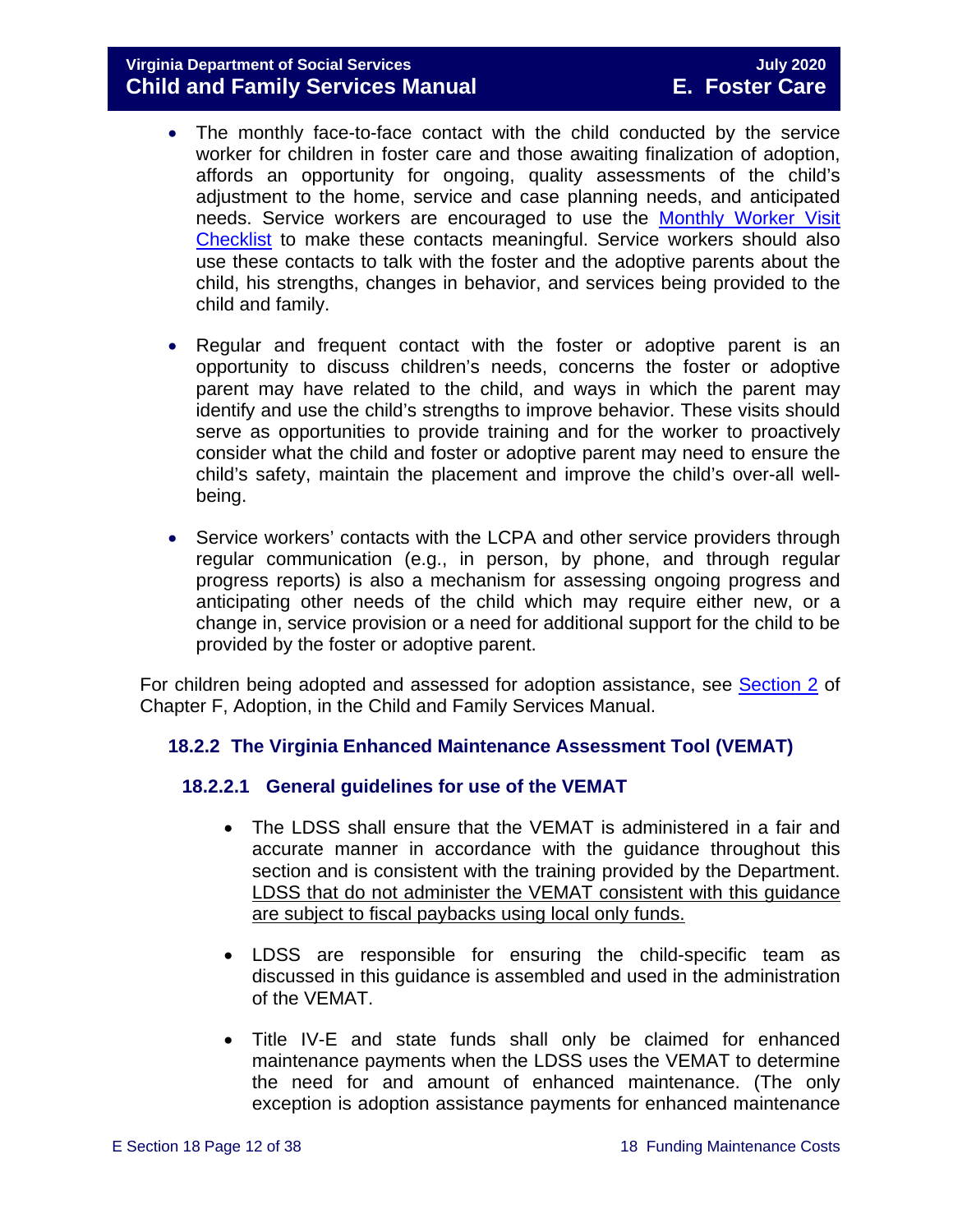determined prior to October 1, 2009. [See Section 2.3.1 of Chapter F,](https://fusion.dss.virginia.gov/Portals/%5Bdfs%5D/Files/Adoption/Guidance/2020/section_2_adoption%20assistance.pdf)  [Adoption,](https://fusion.dss.virginia.gov/Portals/%5Bdfs%5D/Files/Adoption/Guidance/2020/section_2_adoption%20assistance.pdf) in the Child and Family Services Manual).

- LDSS are responsible for maintaining appropriate documentation in the child's case record to support the rating category. Examples include but are not limited to: formal recommendations for interventions from the child's therapist/psychiatrist/psychologist, critical incident reports, foster parent's log of behaviors/interventions, home care plan (physical therapy, occupational therapy, etc.), terms of probation, etc.
- LDSS benefit programs specialist shall have access to all documentation necessary to ensure that enhanced maintenance paid out of title IV-E funds complies with federal title IV-E eligibility requirements and this guidance. These documents shall include a hard copy of the completed web based VEMAT tool.
- The VEMAT shall be used by the LDSS for any child placed in treatment foster care (TFC) homes.
- LDSS may also use the VEMAT for children placed in their non-TFC homes. If the LDSS chooses to use the VEMAT for children placed in their non-TFC homes, all related requirements as described in subsequent sections of this guidance document shall be followed. The VEMAT shall be used for all eligible children. (That is, the VEMAT shall not be used for some eligible children but not used for others). Eligible means that the child has demonstrated evidence of a behavioral, emotional and/or physical/personal care need that may warrant the receipt of enhanced maintenance.
- If the LDSS believes that the child is ineligibile for enhanced maintenance, this needs to be documented in OASIS.
- Any time the LDSS makes payments to foster or adoptive parents for additional daily supervision and support for the child, regardless of what the payments are named, the LDSS shall use the VEMAT. If the VEMAT is not used, the LDSS shall use local-only funds for the payments.
- The VEMAT shall be applied consistently for all children regardless of a child's maintenance funding source (e.g., title IV-E, CSA, etc.). That is, the LDSS shall not apply the VEMAT for children funded under title IV-E but choose not to use the VEMAT for children funded by CSA.
- Enhanced maintenance payments made to foster parents for a specific child may increase or decrease over time based on changes in the child's needs as reflected by changes in the child's VEMAT score.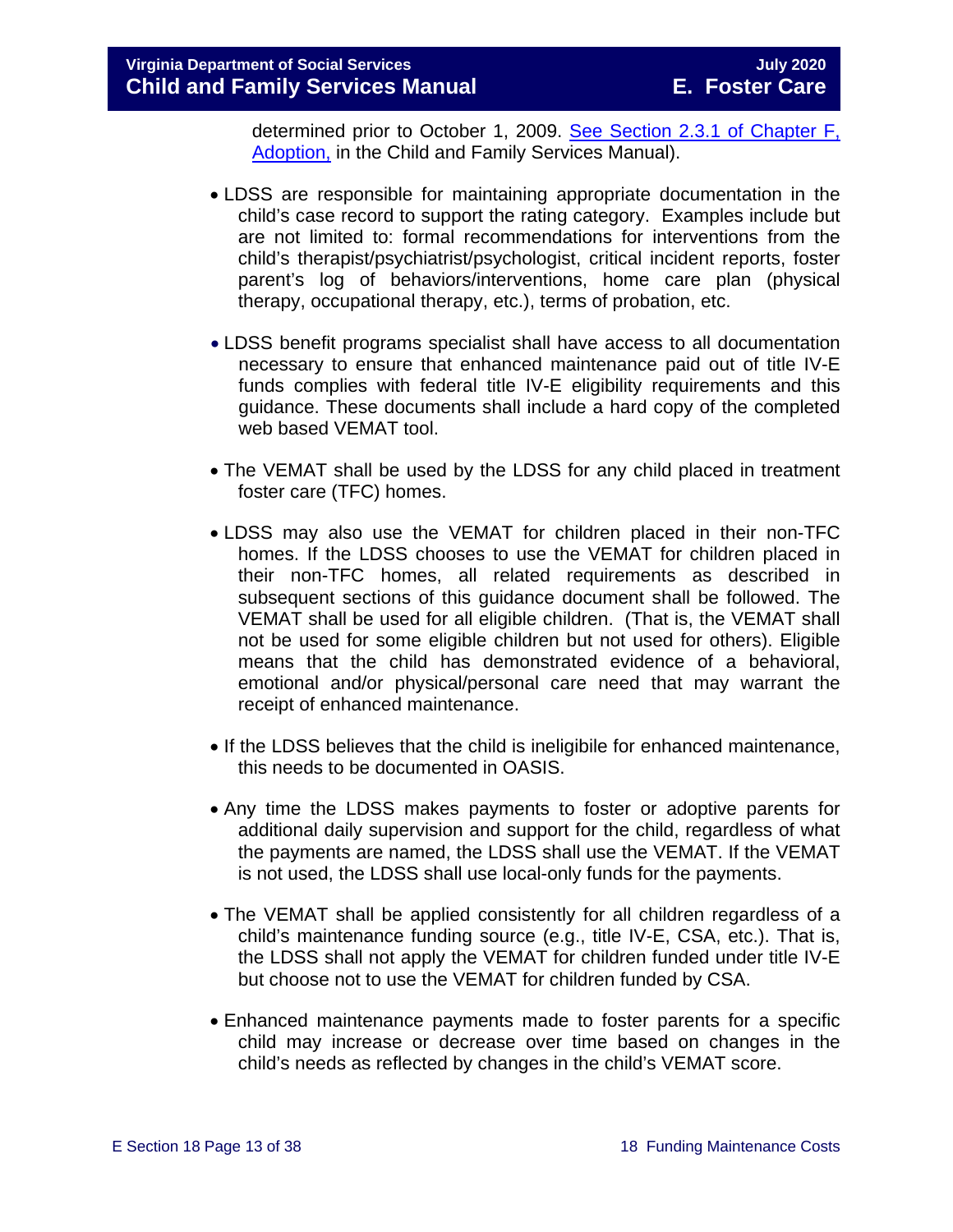- Enhanced maintenance payments for children in foster care are to be paid exactly as directed by the score on the VEMAT. When administering the VEMAT, the rater and child specific team shall consider the services provided to the child that reduce or eliminate any direct additional supervision or support provided to the child by the foster parent and reduce the enhanced maintenance payment based on these services [\(22 VAC 40-221-25\)](http://leg1.state.va.us/cgi-bin/legp504.exe?000+reg+22VAC40-221-25).
- Enhanced maintenance payments shall not be reduced at the discretion of the LDSS or based on other services the family receives (e.g., child care services).
- LDSS shall provide a copy of the VEMAT including the amount of enhanced maintenance payments made to the foster parents to the local FAPT.
- LDSS should notify foster or adoptive parents in writing of any rate changes to VEMAT payments. The Financial Agreement should also be updated to reflect the changes (see [Section 18.1.4\)](#page-3-1).

#### **18.2.2.2 The VEMAT rating categories structure**

The VEMAT consists of a series of items (i.e., characteristics) that are used to identify a child's needs in three (3) domains: emotional care needs, behavioral care needs, and physical/personal care needs.

- Under each domain, four (4) categories exist under which a child's identified characteristics are rated. These categories are "not applicable," "minimal," "moderate," or "severe."
- "Not applicable" means the characteristic either does not occur or occurs occasionally and is responsive to intervention. Evidence that a characteristic exists (e.g., an act of aggression) is not sufficient for the characteristic to be rated in a category above "not applicable."
- "Minimal" means the characteristic occurs occasionally and requires occasional intervention.
- "Moderate" means the characteristic occurs frequently and requires occasional intervention.
- "Severe" means the characteristic occurs frequently and requires frequent intervention.

These rating categories are used as the basis for determining the child's behavioral, emotional, and physical/personal care characteristics in each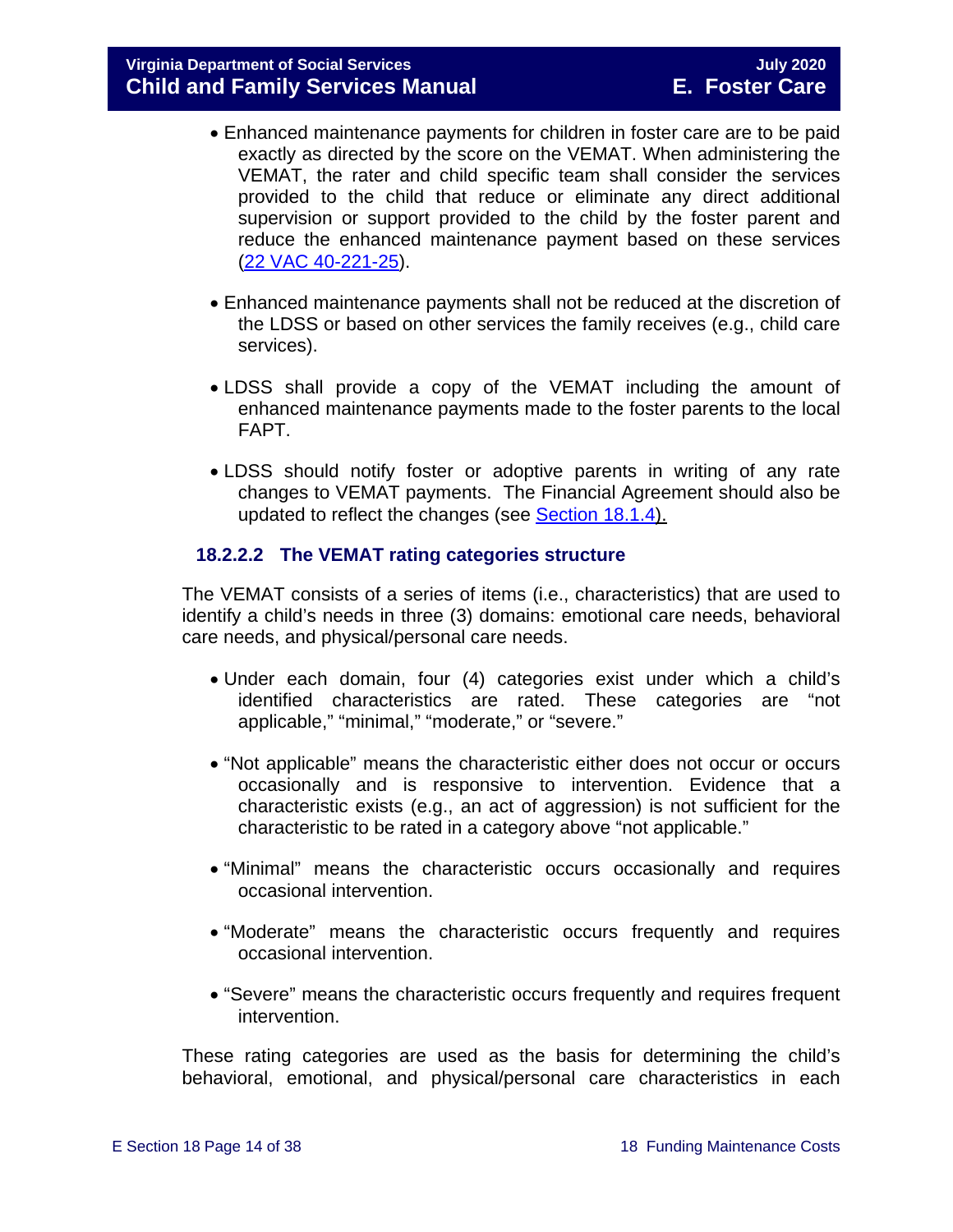domain. In determining a rating of not applicable, minimal, moderate, or severe, the team shall consider if the child's characteristics are:

- Appropriate for the child's age group or developmental level. Developmental delays are considered to be any significant lag in a child's physical, cognitive, behavioral, emotional, or social development in comparison to norms.
- Not be due to a short-term condition (e.g., recent move from one placement to another; new prosthetic device; recovery from surgery).
- Clearly documented in terms of the frequency, duration, and intensity of the characteristic and the need for foster parent intervention.

The frequency, duration, and intensity of a characteristic shall be considered when describing the child's characteristics.

- Frequency is defined as the rate of occurrence or how often an event repeats itself over a set amount of time. A frequent occurrence is the fact of happening often or regularly at short intervals.
- Duration is defined as the period of time that something lasts or exists, continuance or persistence in time, or a period of existence or persistence.
- Intensity is defined as: the strength, power, force, or concentration of something.

To select the category that best describes the child's characteristics in each domain, the team shall consider the frequency, duration, and intensity of the characteristic.

- "Not applicable" means the characteristic either does not occur or occurs occasionally and is responsive to intervention. The frequency of occurrence of the characteristic is low, the duration is short-lived, and the intensity is weak. The child either self-corrects or the need for intervention is infrequent and the child responds promptly to redirection.
- "Minimal" means the characteristic occurs occasionally and requires occasional intervention. The frequency of occurrence of the characteristic is low, the duration is short-lived, and the intensity is weak. The need for intervention is infrequent and the child responds with little opposition to intervention.
- "Moderate" means the characteristics occurs frequently and requires occasional intervention. The frequency of occurrence of the characteristic is high, but the duration is short-lived or the intensity is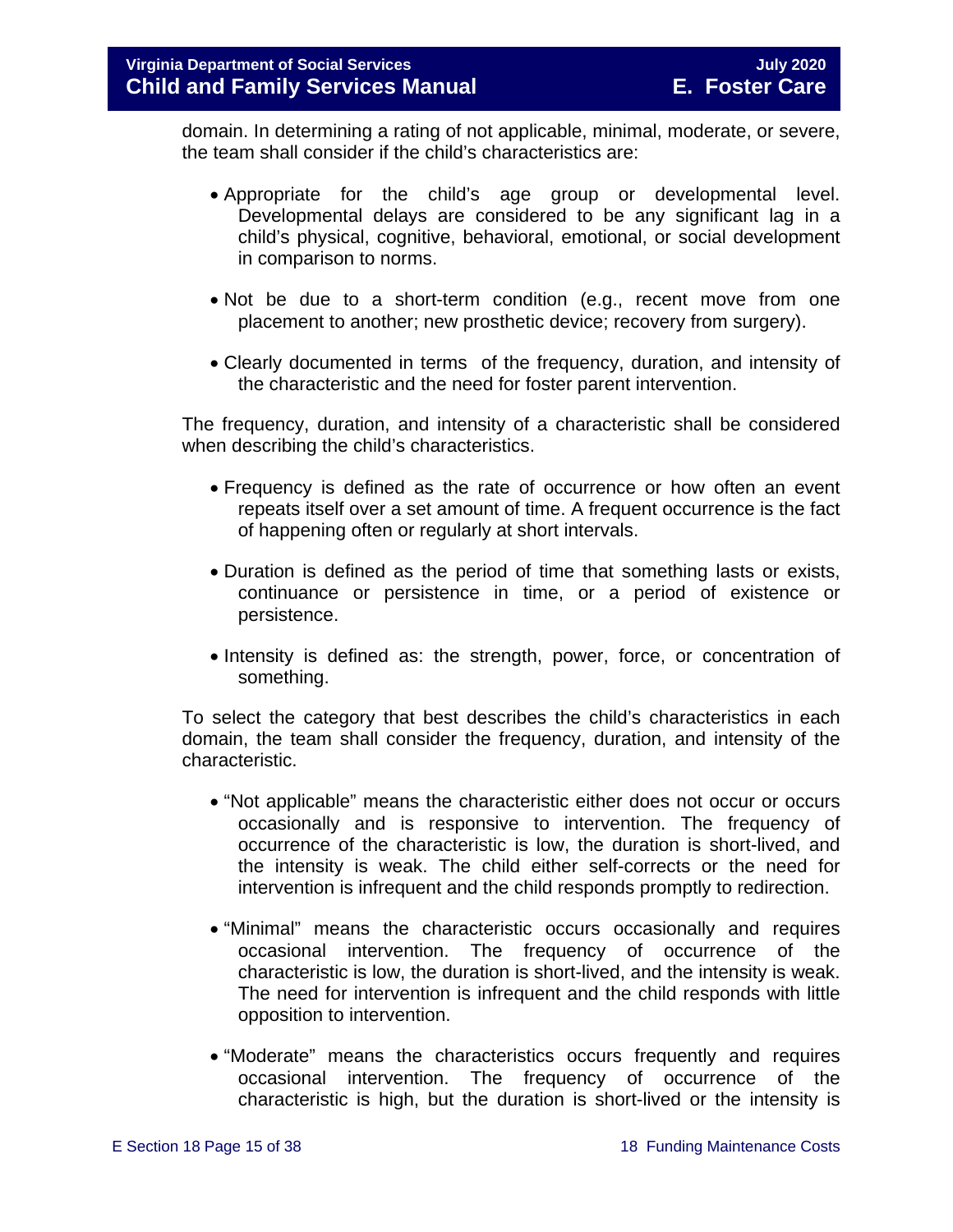weak. The need for intervention is infrequent and the child responds with little opposition to intervention.

• "Severe" means the characteristics occurs frequently and requires frequent intervention. The frequency of occurrence of the characteristic is high, the duration is ongoing, and the intensity is strong. The need for intervention is frequent and the child requires additional assistance and time to respond to intervention.

Points are assigned under each domain as applicable. Each domain may score  $0 - 4 - 8 -$  or 12 points based only on the highest category (N/A, mild, moderate, or severe) that receives points.

No more than a total of 12 points may be assessed for each domain with the exception of the physical/personal care domain (see below). The maximum total points that may be assessed across all three domains is 36. The number of characteristics required to accrue points in each category is listed on the VEMAT.

- The physical/personal care domain alone may result in a total score of 24 or 36 points when:
	- o A child presents with characteristics indicating catastrophic physical needs.
	- o The child's scores in the emotional and behavioral domains are N/A.
	- o Two (24 points) or three (36 points) items are checked as severe in the physical/personal care domain.

The applicability of each item in each category shall be considered, beginning with the mild, then moderate, and finally severe categories. Items are checked based on the description that most closely meets the identified characteristics of the child. If items for the same characteristic are checked in more than one category (e.g., the item for "impulsive, distractible, or hyperactive behavior" is checked in both the minimal and moderate categories), the "mild" category will be disregarded and the automated VEMAT tool will compute the total score per domain based on the highest category checked (see the [VEMAT Users Guide](https://fusion.dss.virginia.gov/Portals/%5bDIS%5d/Files/VEMAT_User_Guide_2016.pdf?ver=2018-12-03-141108-183) on the DSS internal website).

#### <span id="page-15-0"></span>**18.2.2.3 How the VEMAT is administered**

• The VEMAT shall be administered by a child-specific group or team of individuals who know the particular child being assessed.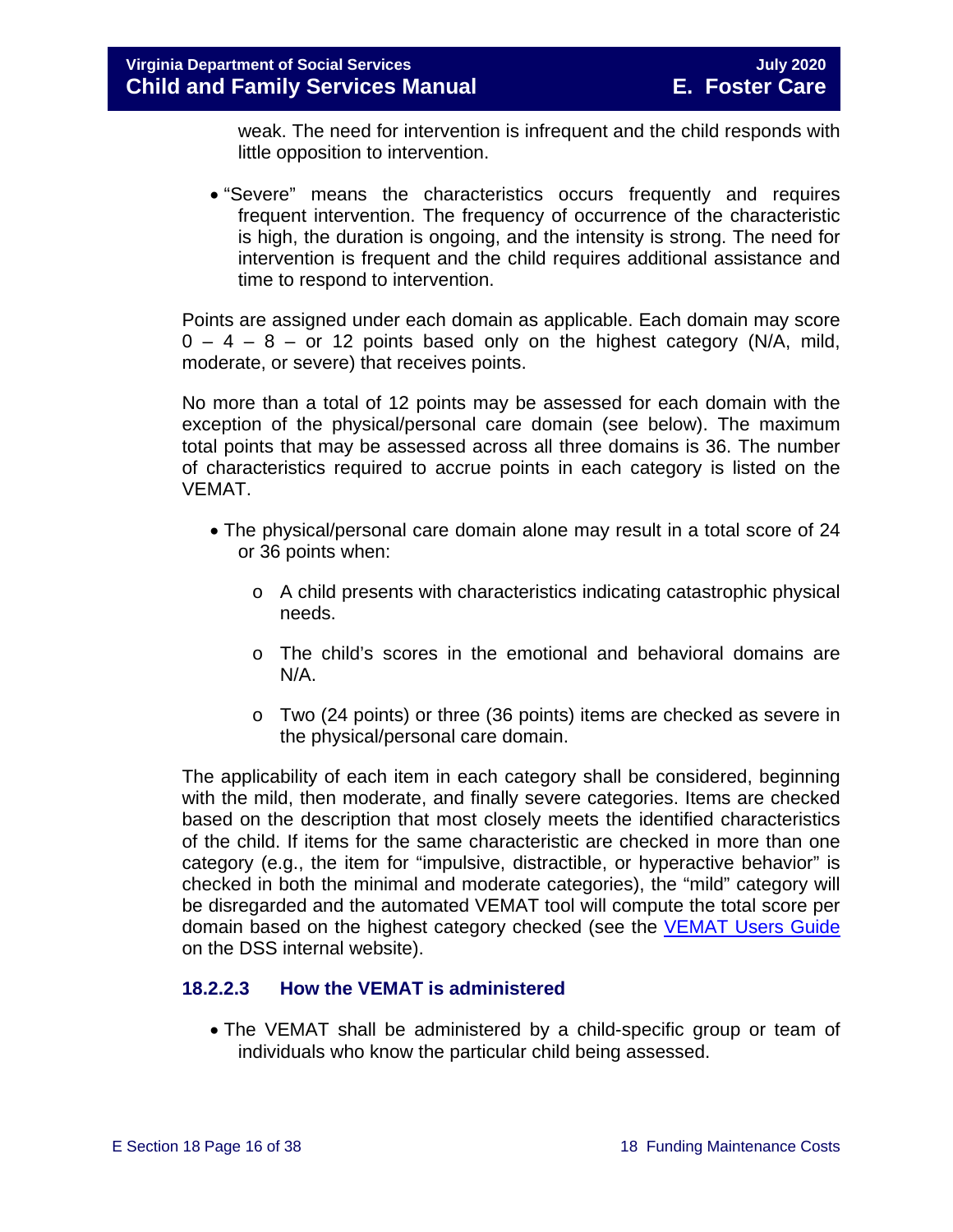- The team shall include at a minimum, the caseworker(s), caregiver, and the individual who completed Departmental training to administer the VEMAT.
- The team shall review current documentation of the child's behaviors to establish the intensity, duration, and frequency of needs that require foster parent intervention above and beyond what is expected for a child that age. [See section 18.2.2.1.](#page-11-0)
- Other individuals with knowledge of the child shall be invited to participate in the meeting or provide input about the child's needs. This may include family members, other significant individuals in the child's social support network, and other providers.
	- o Individuals who do not have first-hand knowledge of the child and cannot contribute to a discussion of the child's strengths and needs, overall functioning, and behavior over time shall not be included in the meeting. The only exception to this is when the VEMAT is completed in the FAPT meeting.
	- o The meeting held to score the VEMAT shall be child-specific and focus on the child's demonstrated and documented behavioral, emotional, or physical/personal care needs.
	- o Teams shall meet in ways that meet the needs of the participants in order to provide input regarding the child's needs. Face-to-face meetings should be held although phone or video conferencing meetings may be used when a face-to-face meeting is not feasible. LDSS are strongly encouraged to be creative and flexible to obtain the most input possible regarding a child's characteristics relevant to the need for enhanced maintenance.
	- o All individuals participating in the meeting shall be given written notice of the meeting (by email, fax, or letter) five (5) or more business days before the meeting.
		- **If sent by email, the email "delivery receipt" option serves as** verification that the notice was sent within required time frames.
		- If the foster or adoptive parent is approved and is under the auspices of a LCPA, a copy of the written notice should be sent to the LCPA worker. If sent by email, the "delivery receipt" option should be used as verification that the notice was sent within required timeframes. Notice may also be sent by fax. The fax receipt is verification of compliance with notification time frames.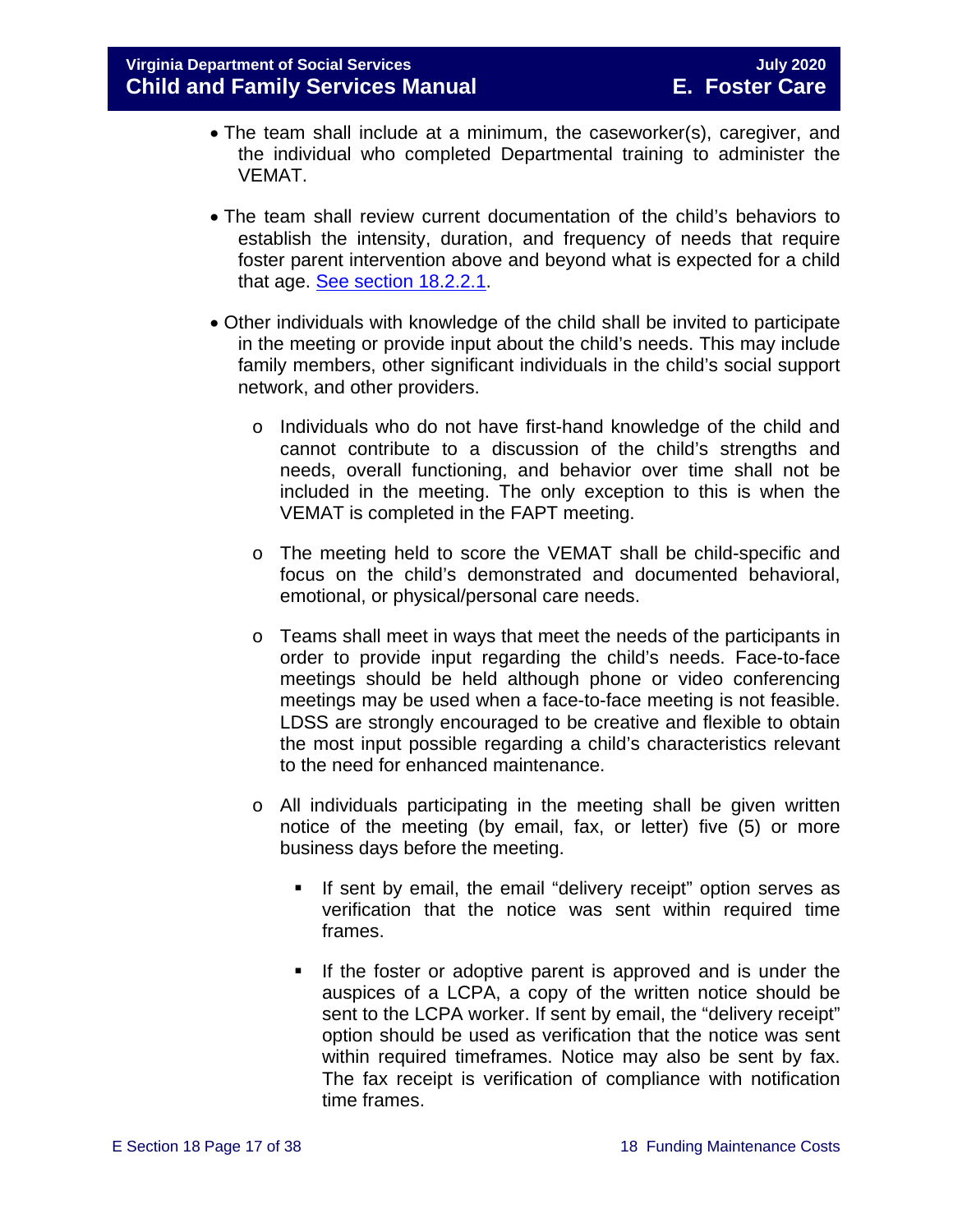- If notice is sent by mail, the LDSS should send such notice a **minimum of seven (7) days** from the date of the meeting to ensure participant notification within required time frames.
- Service workers are encouraged to call the foster or adoptive parent directly to ensure they are notified of the meeting. Such notification should be documented in the "contacts" section of the OASIS case file.
- The written notice shall include a description of information the attendees should bring to the meeting, the date, time, and location of the meeting and instructions for rescheduling the meeting if necessary (see sample template VEMAT [Notification Letter](https://fusion.dss.virginia.gov/Portals/%5BDIS%5D/Files/032-05-0393-00-eng.xls) on the DSS internal website.
- o The VEMAT meeting may be held **without the five (5) business days notice** only if the caregiver agrees and the rater has all documentation needed to review the child's needs.
- o LCPA staff who are closely involved in supervising the care of the child by the TFC parent are key informants regarding the child. Their involvement on the child-specific team is a critical aspect of ensuring that individuals knowledgeable of the child's behavior are involved. LCPA staff's active involvement in the VEMAT meeting should be sought. At a minimum, written input from the LCPA shall be included in the VEMAT meeting.
- o Written input should also be collected from service providers or additional individuals who have information on the child's behavioral, emotional, physical, and personal care needs, but who are unable to attend the meeting. Obtaining written input in this manner is not ideal as it limits discussion but, if provided, should be considered along with the information provided by the individuals attending the meeting.
- o The use of a team is critical to completing the VEMAT in as unbiased and inclusive manner as possible to facilitate the best possible decision for the child. It is the team's job to describe and discuss the child's characteristics in measureable ways (e.g., frequency, intensity, and duration of the characteristic or behavior; severity, onset, and relevance to the child's age and developmental level).
- o When a child is transitioning to a foster home from residential care or is new into the foster care system, the LDSS shall (unless the VEMAT was administered prior to placement change) place the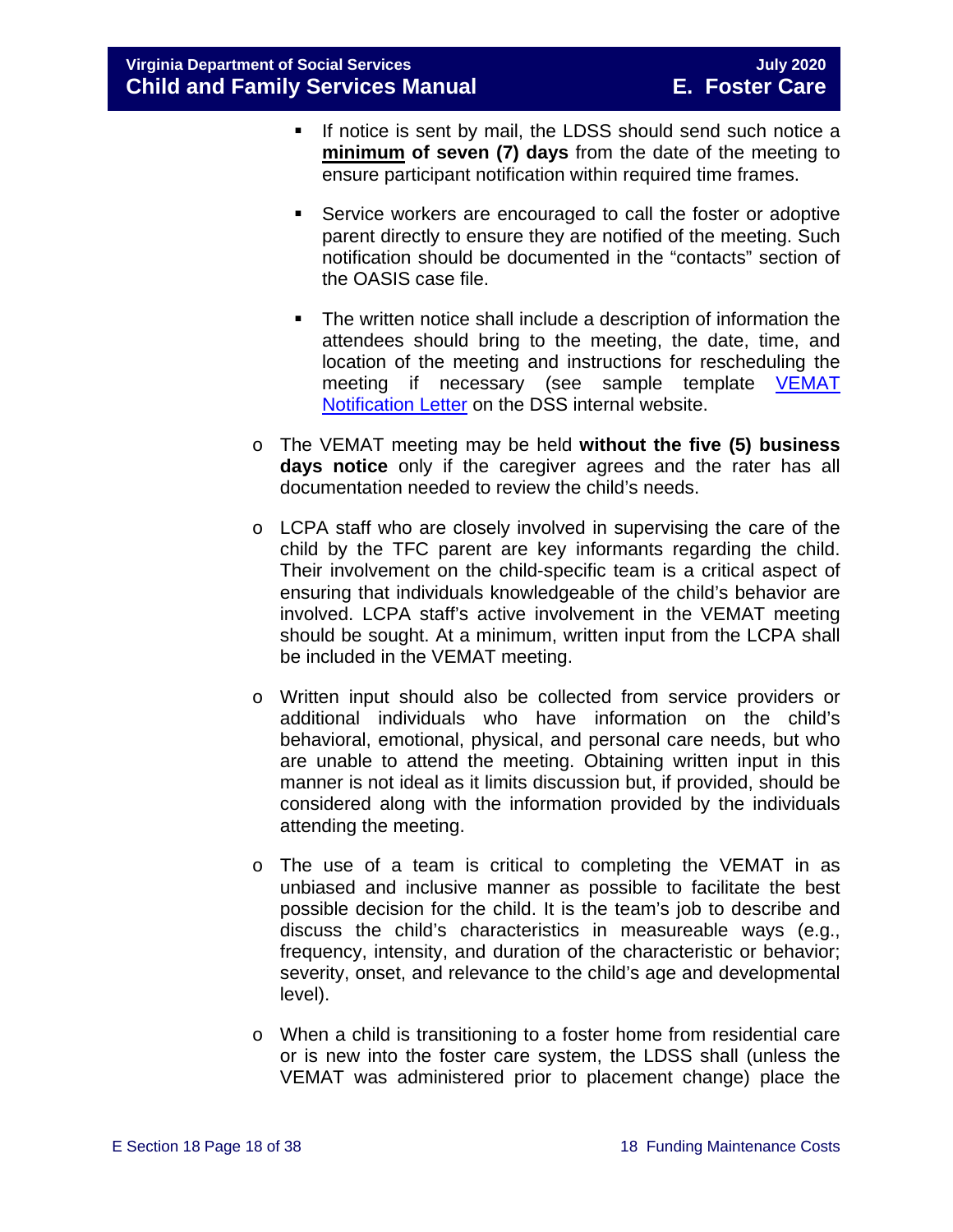child in the foster home, pay the emergency maintenance amount, and conduct the VEMAT within 60 days of the placement.

- The emergency payment shall be prorated, starting on the first day the child enters the foster home.
- The VEMAT shall be conducted within 60 days of the date the child enters the home. Any change in the enhanced maintenance amount shall begin on the first day of the subsequent month. NOTE: 60 days is interpreted to mean 60 calendar days from the time the child enters the home through the end of the month in which the  $60<sup>th</sup>$  day falls (e.g. a child's  $60<sup>th</sup>$  calendar day is June 15<sup>th</sup>. The VEMAT, with all required signatures, must be completed no later than June  $30<sup>th</sup>$ ).
	- If the LDSS does not conduct the VEMAT within the stated definition of 60 days (the end of the month in which the  $60<sup>th</sup>$  day falls), local-only funds shall be used from the first of the month following until the VEMAT is completed. The basic maintenance payment shall continue to be paid by title IV-E or CSA, based on the child's title IV-E eligibility status.
	- If the VEMAT is not completed due to the foster parent not participating in the VEMAT as agreed upon, no emergency or enhanced maintenance payment shall be payable. The LDSS shall continue to attempt to arrange for the VEMAT administration and make diligent efforts to work around the issues that prevented the foster parents from participating. Once the VEMAT has been administered, any enhanced maintenance shall go into effect on the first day of the subsequent month. No retroactive payments shall be made.
- o The emergency VEMAT payment shall only be utilized when a child is first entering care or transitioning from a higher level-of-care placement. When a change in placement is made from one foster home to another regardless of whether or not the home is with the same agency, it is not necessary to complete a new VEMAT unless there has been a significant change in the child's behavior that would indicate a need to reassess for additional enhanced maintenance.
	- A change in placement is not considered a reason to make an emergency VEMAT payment.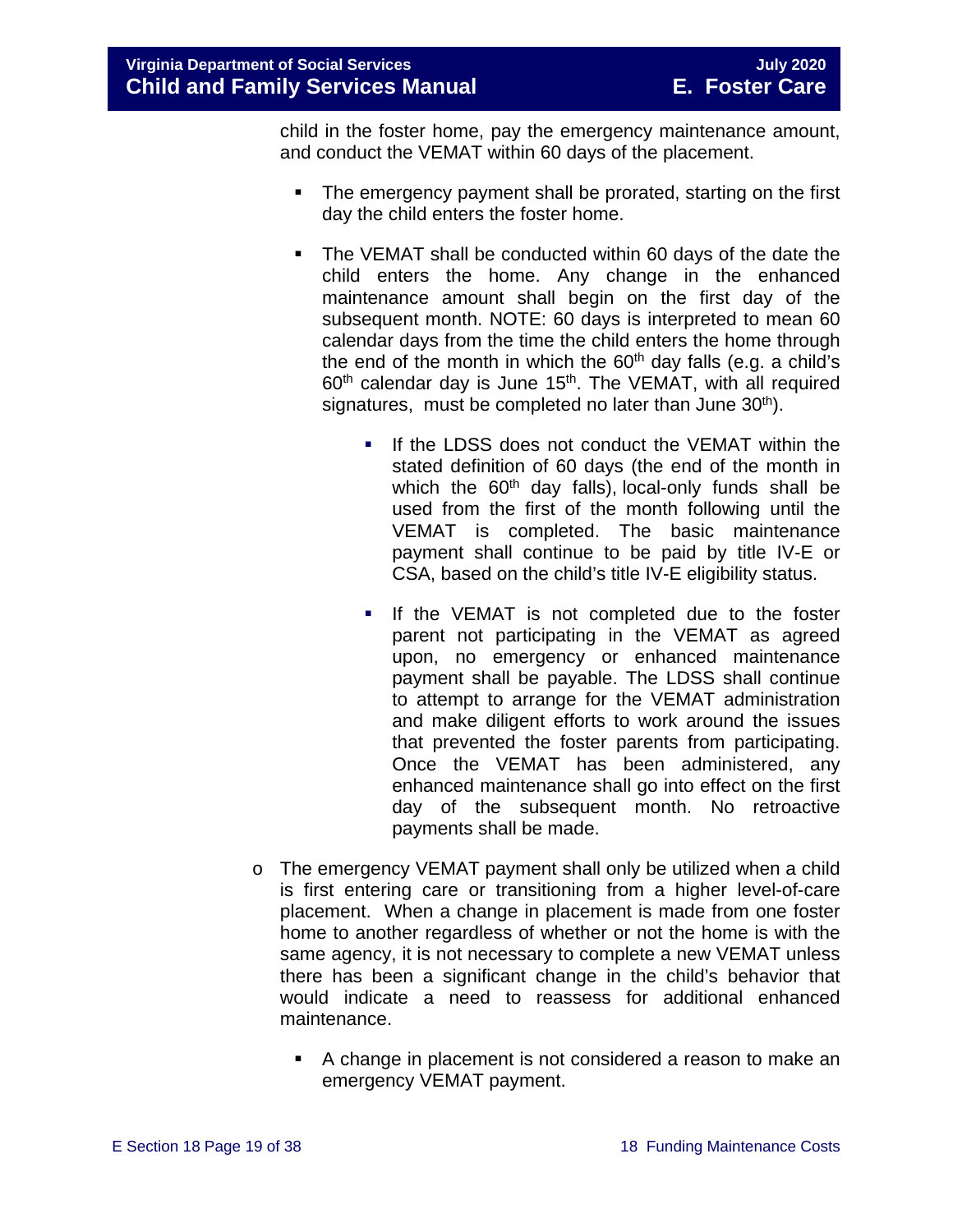- **If the child is entering a foster home placement after having** been placed on a trial home placement, the agency may use the prior VEMAT rate (if unexpired) or the emergency rate. The LDSS may assess that the emergency rate is warranted as the child was on a trial home placement between foster home placements and may experience an escalation in behaviors due to a second removal.
- o The date scheduled for conducting the VEMAT should be based on the foster parent and the case worker having ample time to experience and understand the child's strengths and needs. Worker's monthly (or more frequent) contacts with the child and observed interactions in the home are critical to the discussion of the child's needs.
- o A child's overall functioning should be considered within the context of the child's unique situation. Generally, a child's characteristics should be considered within the recent past (i.e., 30 days), but the child's known patterns of behavior which may not have been observed in the last 30 days should also be addressed. For example, if a behavior has not occurred for three (3) months (no running away while the child was in a locked facility) but it has relevance to the ongoing needs of the child (child has a history of running away), it should be considered in the VEMAT meeting.
- o The completion date of the VEMAT is the date all required signatures are obtained. If any individuals participate by phone, the VEMAT rater shall write that person(s) name on the signature line in the VEMAT and note that they participated by phone. The effective date of payment is the first day of the following month.

#### **18.2.2.4 Completed VEMAT forms**

- The web-based version of the VEMAT shall be completed for all decisions about enhanced maintenance. VEMAT raters who do not have access to the web-based version may complete a paper copy. The LDSS shall transfer the paper copy results onto the web-based VEMAT **within five (5) business days** of the VEMAT meeting.
- The completed VEMAT shall be printed and placed in the child's foster care paper case record. **All supporting documentation shall be placed in the child's paper case record.**
- Benefit programs specialist shall have access to the completed VEMAT tool. Printed copies of the completed web-based version of VEMAT and all re-administrations shall be included in the eligibility file.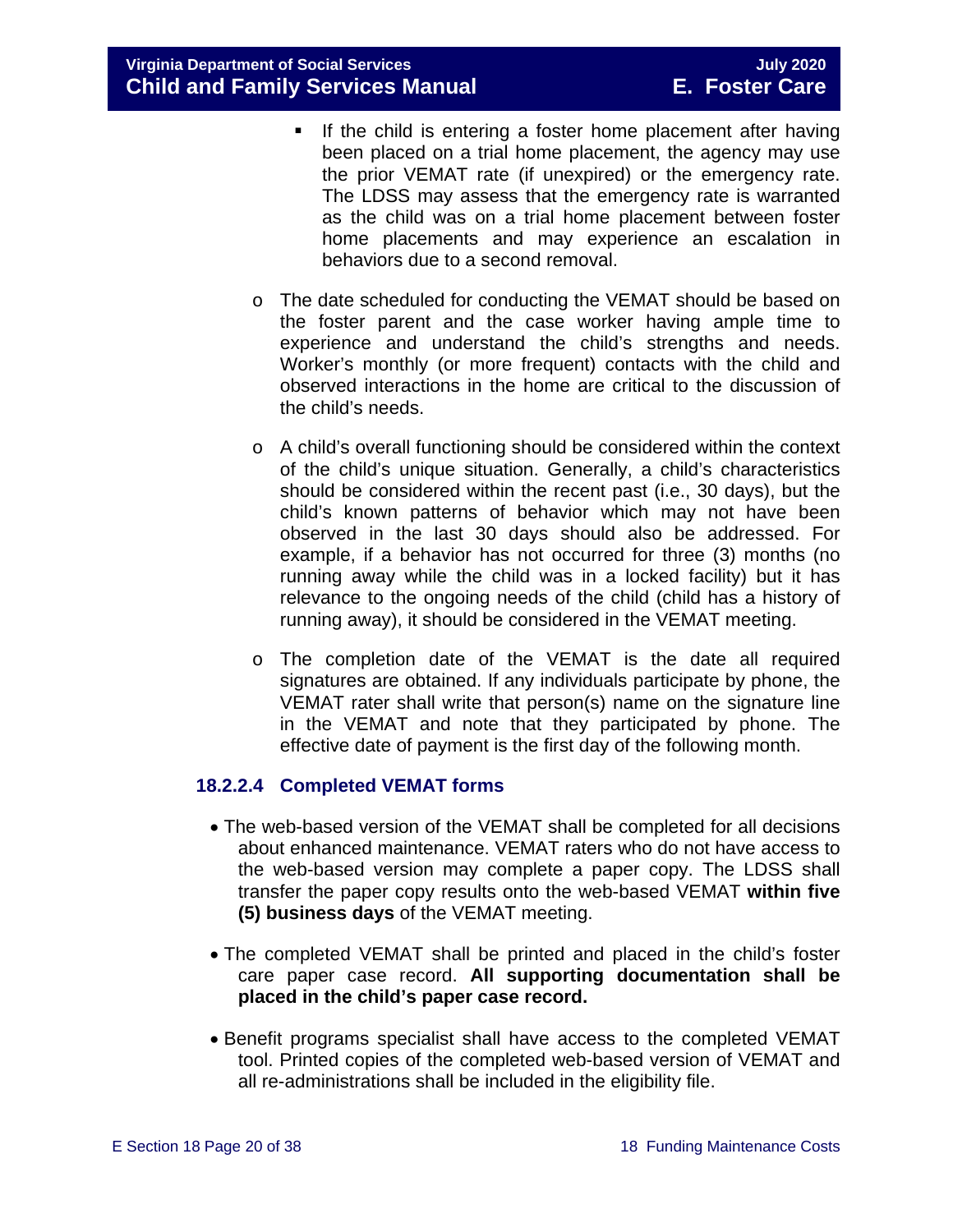- A copy of the VEMAT should be provided to the LCPA for children in their homes **within ten (10) business days** of the meeting.
- A completed VEMAT should be "saved," which will then store the tool in the web-based system. Saved VEMATs are retrievable by the LDSS unless the document is "closed." Once a VEMAT is "closed," the completed tool is no longer available for access by the LDSS. Completed VEMATs should remain on the system until the case is closed. For additional information about saving and closing a completed VEMAT, please refer to the [VEMAT User's Guide](https://fusion.dss.virginia.gov/Portals/%5BDIS%5D/Files/VEMAT_User_Guide_2016.pdf) on the DSS internal website.

#### **18.2.2.5 The VEMAT rater**

The VEMAT rater is an individual who has completed rater training through the Department according to a designated training curriculum.

VEMAT raters cannot be the child's caseworker, a caregiver, or LCPA staff. LDSS directors should not be VEMAT raters since they are the individuals to whom a request for a review would be made should a caregiver not agree with the VEMAT's findings.

VEMAT raters may be LDSS services staff (e.g., foster care, CPS, adoption, adult services) or members of other public child-serving agencies such as the Community Services Board staff or the CSA Coordinator. Individuals selected as VEMAT raters should possess the following skills and knowledge:

- Ability to facilitate a focused dialogue that uses all available information to identify the child's strengths and needs.
- Understanding of child development and norms for child and youth behavior, as well as the effects of abuse, neglect, and other trauma on childhood development.
- Understanding and discernment of the short and long-term impact of placement in foster care and subsequent events such as: a change in placement, the potential effect of events such as termination of parental rights, visitation with parents and other family members, a change in permanency goal, etc.
- Ability to use such information to determine whether the child's characteristics in each domain are within the expected developmental range; and ability to assume and maintain the role as final arbiter for making decisions about VEMAT ratings.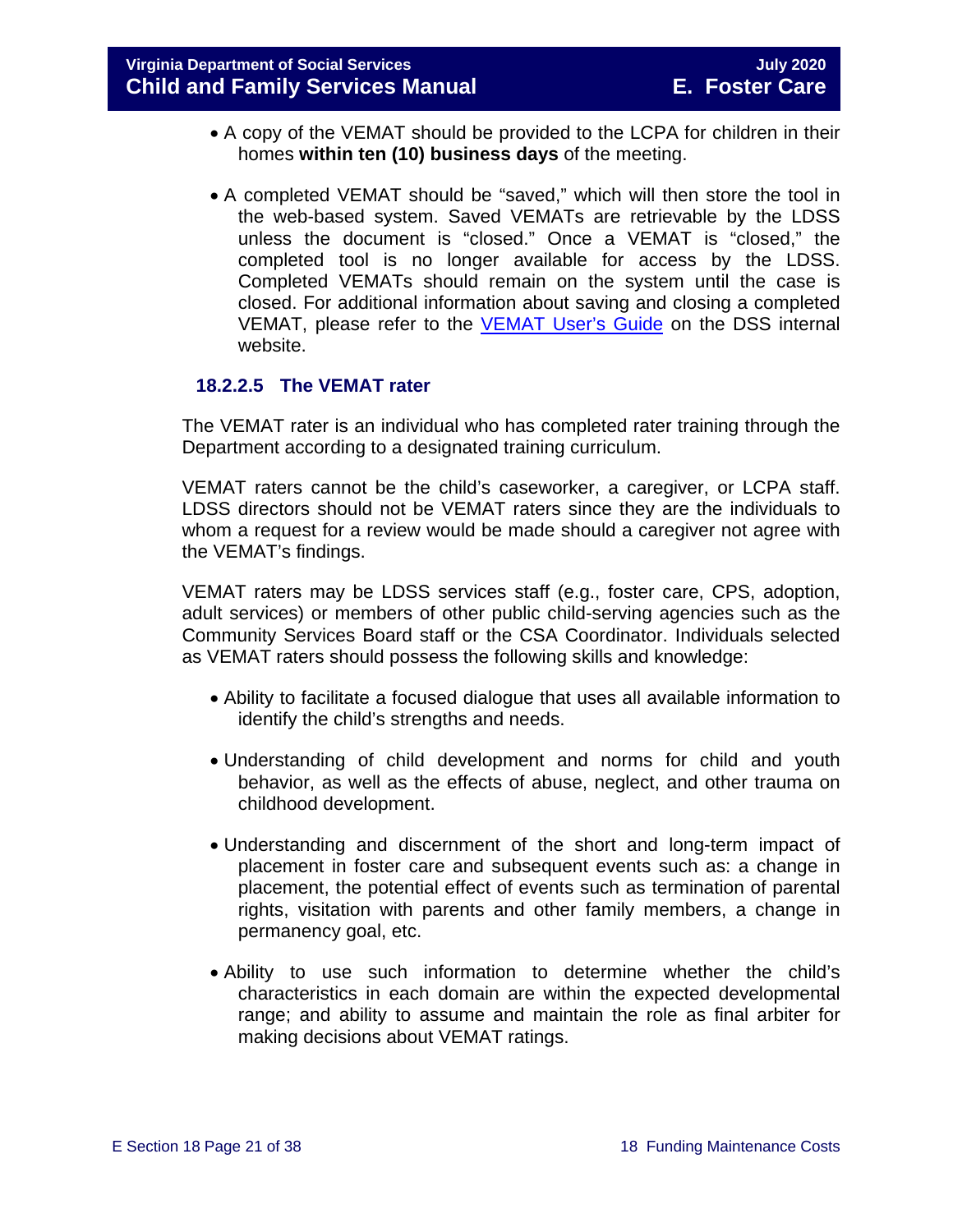LDSS are encouraged to train as many qualified individuals as necessary as VEMAT raters and/or to share raters across jurisdictions to ensure that access to a qualified rater is never a barrier to administering the VEMAT.

Prior to conducting the VEMAT meeting, the rater is responsible for verifying that:

- The foster or adoptive parent(s) were invited to the VEMAT meeting according to Section [18.2.2.3](#page-15-0) and all efforts were made to provide them with the opportunity to participate.
- All identified individuals were given a written invitation to attend the VEMAT meeting as per Section [18.2.2.3.](#page-15-0)
- All individuals participating in the VEMAT meeting are present in person or through other agreed upon forms of communication (e.g., phone, etc.).
- Input from all sources knowledgeable regarding the strengths and needs of the child are presented and considered in making the decision in scoring each domain. The VEMAT rater shall, based on the best available evidence regarding the child's characteristics and the corresponding support and supervision required by the foster parent, score each item of the VEMAT.
- The team is prepared to provide documentation to support the rating level for each category in terms of minimal, moderate, and severe as it pertains to the level of interventions required by the foster parent. Acceptable documentation includes written information from treatment providers, written documentation from public or private agency service workers, behavior logs maintained by the foster parent, etc. (See [Section 18.2.2.3\)](#page-15-0)

When there is disagreement as to the rating of the child's characteristics (i.e., type, frequency, severity), the VEMAT rater shall make a final decision as to how to score the VEMAT based on the information presented. The VEMAT rater's decisions are final and not open to voting by the team or being overridden by any individual or agency.

VEMAT raters may elect to not issue a completed VEMAT by the end of the meeting but shall determine and issue the final score **within five (5) business days**. VEMAT raters shall share a copy of the final VEMAT with the caregiver and review these documents with them if requested.

#### <span id="page-21-0"></span>**18.2.2.6 Frequency of administering the VEMAT**

• The initial VEMAT shall be administered within 60 days of a child entering a TFC home or an agency-approved regular foster home where the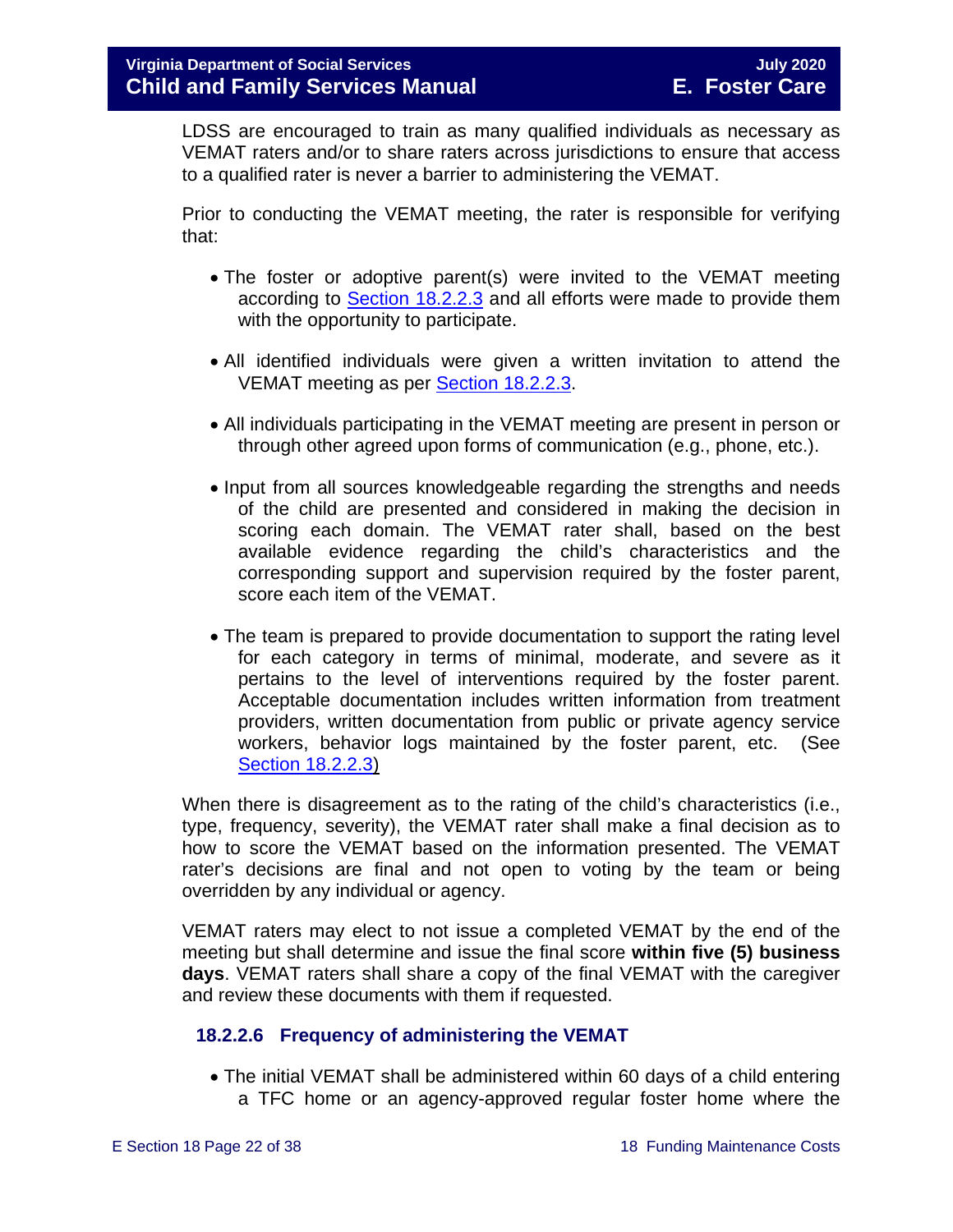LDSS has chosen to provide enhanced maintenance payments. NOTE: 60 days is interpreted to mean 60 calendar days from the time the child enters the home through the end of the month in which the  $60<sup>th</sup>$  day falls; (e.g. a child's  $60<sup>th</sup>$  calendar day is June 15<sup>th</sup>. The VEMAT, with all required signatures, must be completed no later than June 30<sup>th</sup>).

- Reassessment of the enhanced maintenance payment is accomplished through a re-administration of the VEMAT.
	- o For VEMAT scores BELOW 28, reassessments shall occur within 12 months of the previously administered VEMAT and no more frequently than quarterly unless requested by the foster or adoptive parent (see Section [18.2.2.7\)](#page-23-0). NOTE: 12 months shall mean 365 calendar days from the time the last VEMAT was administered and signed by all parties, through the end of the month in which the 365<sup>th</sup> day falls; (e.g. a child's 365<sup>th</sup> calendar day is June 15<sup>th</sup>. The VEMAT must be completed no later than June 30<sup>th</sup>). If the LDSS does not conduct the VEMAT within 365 days as defined above, the cost of the enhanced maintenance amount shall not be covered by title IV-E or CSA state pool funds. Local only funds shall be used from the first of the month following the  $365<sup>th</sup>$  day; until the VEMAT is completed and becomes effective: the first day of the month following the month the VEMAT is administered. The basic maintenance payment shall continue to be paid by title IV-E or CSA, based on the child's title IV-E eligibility status.
	- o For VEMAT scores 28 and ABOVE, reassessments shall occur within **three (3) months** of the previously administered VEMAT. NOTE: Three (3) months shall mean 90 calendar days from the time the last VEMAT was administered and signed by all parties, through the end of the month in which the  $90<sup>th</sup>$  day falls; (e.g. a child's 90th calendar day is June  $15<sup>th</sup>$ . The VEMAT must be completed no later than June 30<sup>th</sup>). If the LDSS does not conduct the VEMAT within 90 days as defined above, the cost of the enhanced maintenance amount shall not be covered by title IV-E or CSA state pool funds. Local only funds shall be used from the first of the month following the 90th day; until the VEMAT is completed and becomes effective: the first day of the month following the month the VEMAT is administered. The basic maintenance payment shall continue to be paid by title IV-E or CSA, based on the child's title IV-E eligibility status.
	- o If the child scores 36 solely due to severe medical/physical needs that are not going to improve, the LDSS may administer the VEMAT annually. The child's condition shall be clearly documented by a physician. The documentation should include the extent of the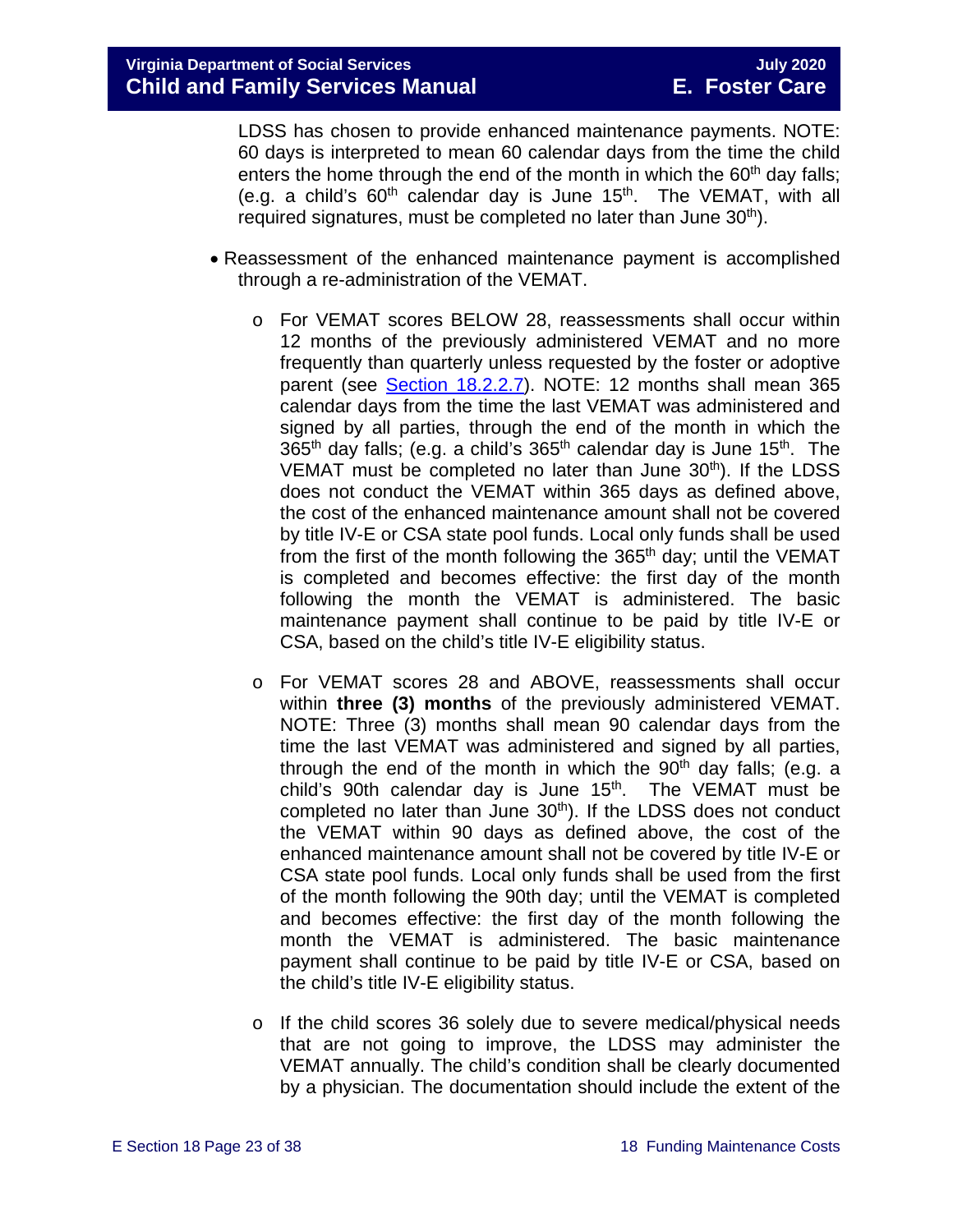child's needs and that the child's condition is unlikely to improve within a year. The LDSS should obtain the physician's statement at the time of or prior to the VEMAT. If the statement is obtained after VEMAT administration, the LDSS is required to obtain the physician's statement before the three month reassessment deadline. If the statement has not been obtained, the VEMAT should be readministered every three months. The annual reassessment schedule would begin when the VEMAT is administered and the statement is available.

- Beyond the requirement above, the LDSS may choose the frequency with which they re-administer the VEMAT. The administration schedule shall be applied consistently across all cases regardless of funding source. However, the LDSS may select different reassessment frequencies for different enhanced maintenance payment levels (e.g., all cases rated in the severe category may be reassessed quarterly while all cases rated at moderate or mild may be reassessed less often).
- The LDSS shall select the frequency of re-administration of the VEMAT and such information should be provided to the foster parent and the LCPA.

#### <span id="page-23-0"></span>**18.2.2.7 Foster parent request for readministration of the VEMAT**

When foster parents believe a child's need for supervision and support is not being sufficiently addressed, the parents may contact the services worker to discuss their concerns about the child's behavior and options for how the behavior may best be addressed (e.g., does the child need a specific service that they are currently not receiving?). The service worker, the parent, and others who may have input regarding the child's needs (e.g., individuals participating in the FAPT, service planning meetings, etc.) are responsible to assess the child's needs and determine how to best meet those needs.

Foster parents may request a reassessment if the child's circumstances have changed in such a manner as to require four (4) or more weeks of clearly demonstrated increased or decreased need for supervision and support by the parents. Such change in behavior shall be documented and a request shall be made in writing to the LDSS to have the VEMAT readministered. (The ["Request](https://fusion.dss.virginia.gov/Portals/%5BDIS%5D/Files/032-04-0048-01-eng.doc)  [for VEMAT Administration Due to Change in Child's Behaviors"](https://fusion.dss.virginia.gov/Portals/%5BDIS%5D/Files/032-04-0048-01-eng.doc) is available on the DSS public website.

- The LDSS shall re-administer the VEMAT according to guidance in [Section 18.2.2.6.](#page-21-0)
- The VEMAT shall be readministered **within 15 calendar days** of the foster parents' written request.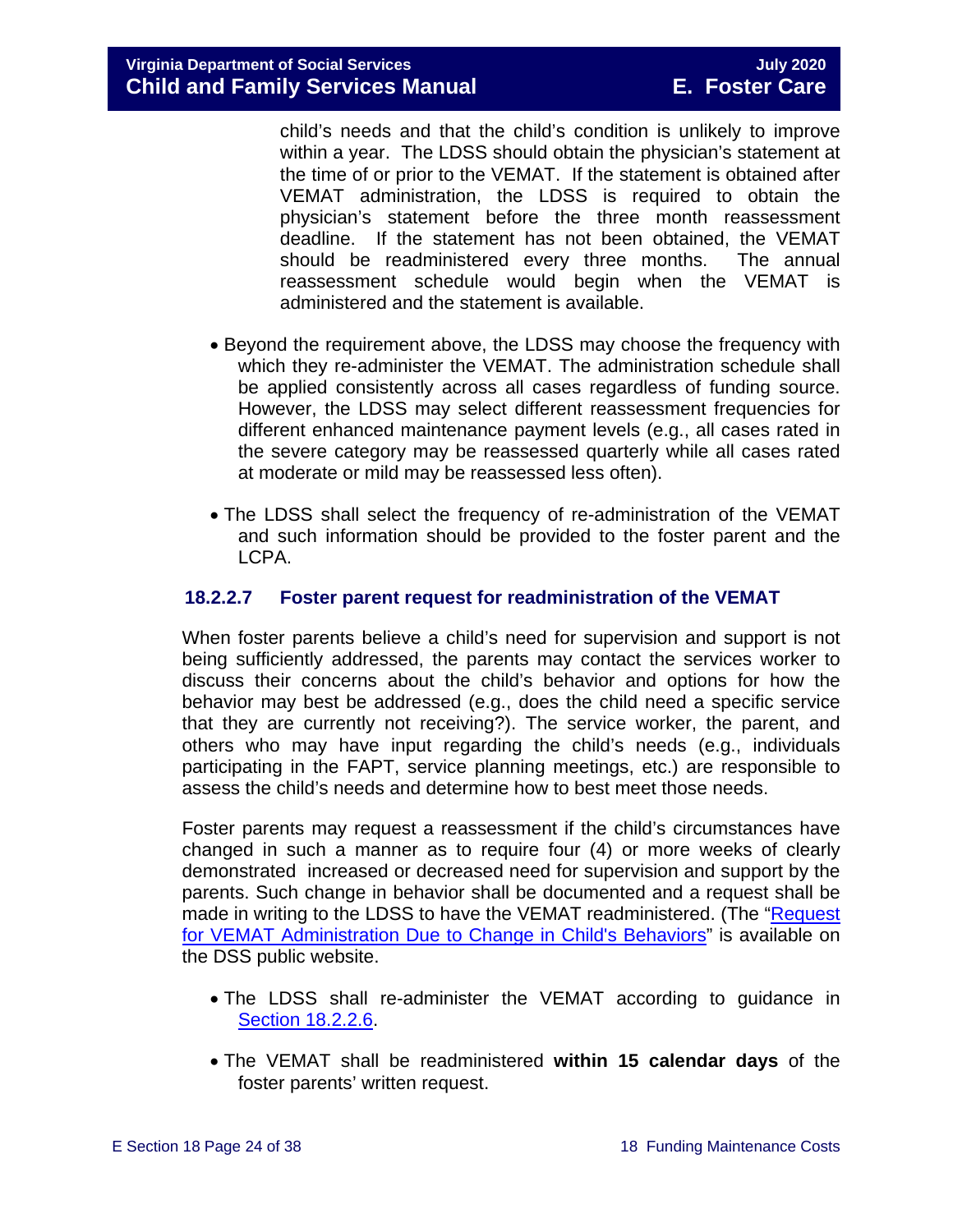• If the VEMAT indicates the enhanced maintenance payment should increase or decrease, any change shall take effect on the first day of the month following the readministered VEMAT.

#### **18.2.3 Completing the VEMAT prior to placement**

<span id="page-24-0"></span>A VEMAT may be administered for a child prior to his entry into foster care or when transitioning out of residential care to a foster home placement. The VEMAT may be administered prior to the placement when the LDSS has sufficient time and information available to allow for a proper administration of the tool. The identified foster parents shall be invited to the VEMAT meeting. Factors to consider in holding the VEMAT meeting prior to the change in placement include:

- Whether the foster or adoptive parent will be able to attend the VEMAT meeting.
- Whether a current caregiver or someone with direct knowledge of the child's current needs and behavior can be a part of the VEMAT team.

#### <span id="page-24-1"></span>**18.2.4 Completing the VEMAT after placement**

When the VEMAT cannot be administered prior to placement and the child will be placed in a foster or adoptive home, the following procedures shall be followed:

- A VEMAT shall be administered within 60 days of a child being placed on an emergency basis. NOTE: 60 days is interpreted to mean 60 calendar days from the time the child enters the home through the end of the month in which the 60<sup>th</sup> day falls (e.g. a child's 60<sup>th</sup> calendar day is June 15<sup>th</sup>. The VEMAT must be completed no later than June  $30<sup>th</sup>$ ).
- The emergency enhanced maintenance payment is automatically paid for any child placed on an emergency basis and is pro-rated for the first month. The emergency payment begins on the first day of placement.
- If the VEMAT indicates the payment is to be increased or decreased from the emergency payment rate, the change in payment shall begin on the first day of the month following the completion of the VEMAT.
- If the LDSS does not administer the VEMAT within 60 days, the emergency payment shall continue until the VEMAT is completed and becomes effective. The emergency payment shall be paid from local-only funds (see Section [18.2.2.3\)](#page-15-0) beginning on day 61 until the first day of the month following the month the VEMAT is administered.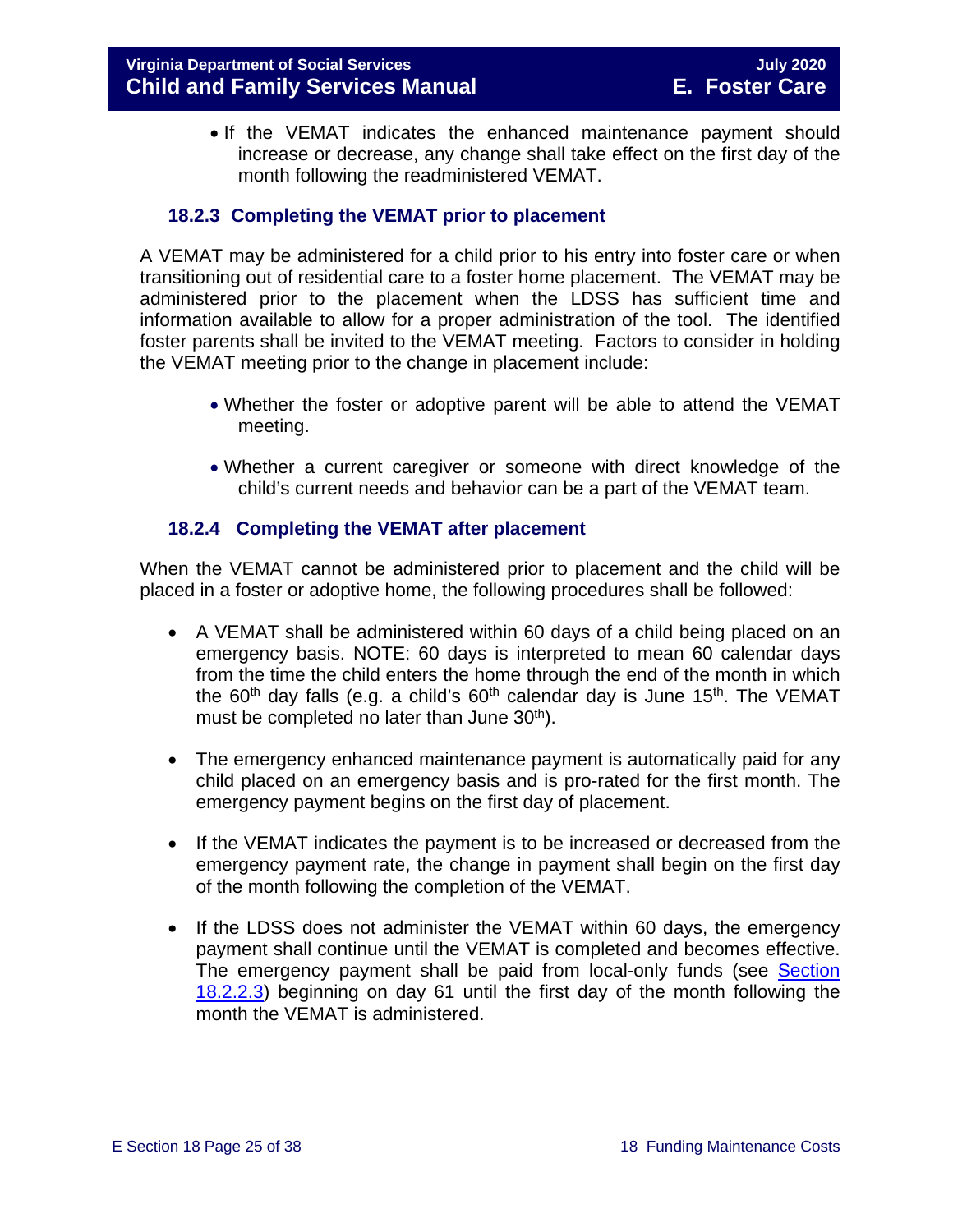#### <span id="page-25-0"></span>**18.2.5 Agency responsibilities for supporting foster parents receiving enhanced maintenance**

#### **18.2.5.1 Agency support services**

Agencies shall provide additional support and assistance to foster parents who have children placed in their homes where enhanced maintenance payments are made. Such assistance is critical in avoiding placement disruptions and ensuring that foster parents have the guidance and tools to understand the child's needs and provide appropriate support to the child while ensuring the child's safety. Agency supports that shall be provided include at a minimum:

- Twenty-four-hour, seven-day per week access to an on-call case worker.
- A supervisory-level human services worker shall be available to the case worker 24 hours, seven days per week to provide direction and assistance as necessary.
	- oThe agency may provide these services directly or may contract with private agencies or individuals to provide these services.
	- oAgencies may also share access to an on-call worker and supervisor to meet these criteria.
- Monthly face-to-face contacts with the foster parents by a service worker. The monthly contacts should focus on:
	- o The foster parent's relationship with and perceptions of the child in care including such things as:
		- Their attachment to the child.
		- **The child's strengths and progress in all life domains.**
		- Any concerns the parent has about the child's behavior.
		- Needs or their ability to work with the child.
		- **The impact of having the child in their home.**
		- **The need for additional training, services, or agency support.**

Discussion should also occur about the foster and the child's progress toward service plan goals.

• The expectations for how the foster or adoptive parent is to address the needs of the child. This shall include the specific support and supervision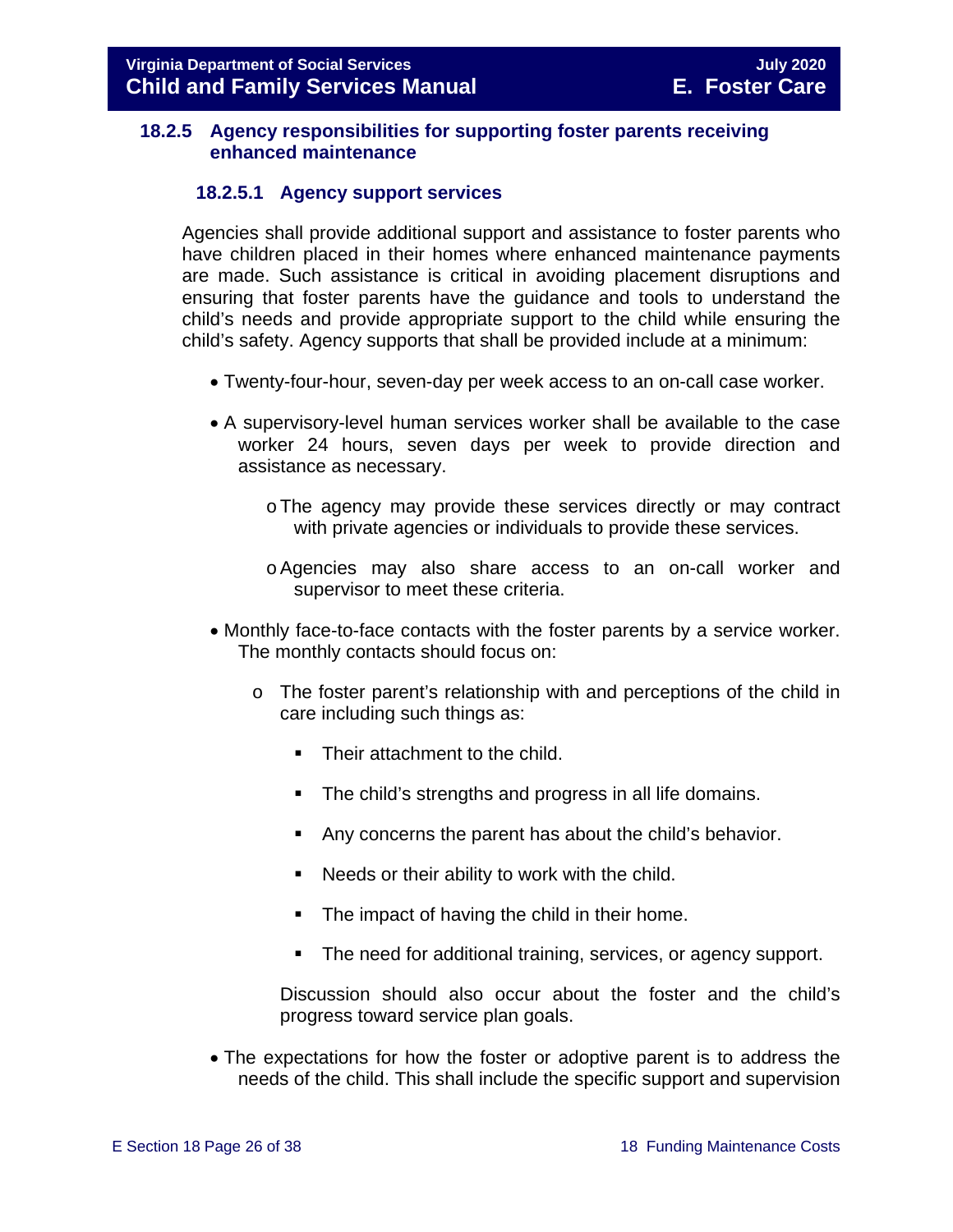activities to be conducted by the foster or adoptive parent that are required to meet the needs of the child.

#### **18.2.5.2 Purchased services**

The LDSS may purchase services for monthly contacts with the foster parent.

LDSS may develop and share contracts with private providers to meet the requirements of this section.

All LDSS or contractual worker contacts with the family shall be documented in OASIS or, when the contact is by a private provider, documented in the child's record maintained by the agency and included in required reports to the LDSS.

The LDSS shall monitor and document the contractor's performance if the LDSS chooses to contract out activities (i.e., conducting monthly face-to-face contacts; providing an appointed on-call service worker that shall be available to make face-to-face contacts if necessary to provide services to the child and the foster family 24 hours per day, seven days a week) [\(22 VAC 40-221-30\)](http://leg1.state.va.us/cgi-bin/legp504.exe?000+reg+22VAC40-221-30).

#### **18.2.5.3 Training**

Training shall be discussed with and provided to the foster parent(s) that is unique to their needs and their ability to manage the needs of the child.

If needed training is available as part of an already-established curriculum, (e.g., PRIDE) the foster parent should be directed to attend that training. If needed training requires access to other training sources (e.g., attending specialized training on gavage feeding or autism), the agency shall identify the training source and assist the foster in accessing the training.

- LDSS are encouraged to contact their CRAFFT Coordinator and Adoption and Family Recruitment Consultants as sources of support in locating or providing training resources. FACES of Virginia's Families should also be used as a source of training and support.
- The cost of training is an agency responsibility. LDSS may pay the cost of such training through title IV-E training funds when the VDSS has approved the training through the LDSS' title IV-E training plan.

#### **18.2.5.4 Documentation**

<span id="page-26-0"></span>Any contacts made with the on-call worker by the foster parent should be documented in the Contacts screen in OASIS or, when it is a private agency, documented in the child's record maintained by the private agency and included in required reports to the LDSS.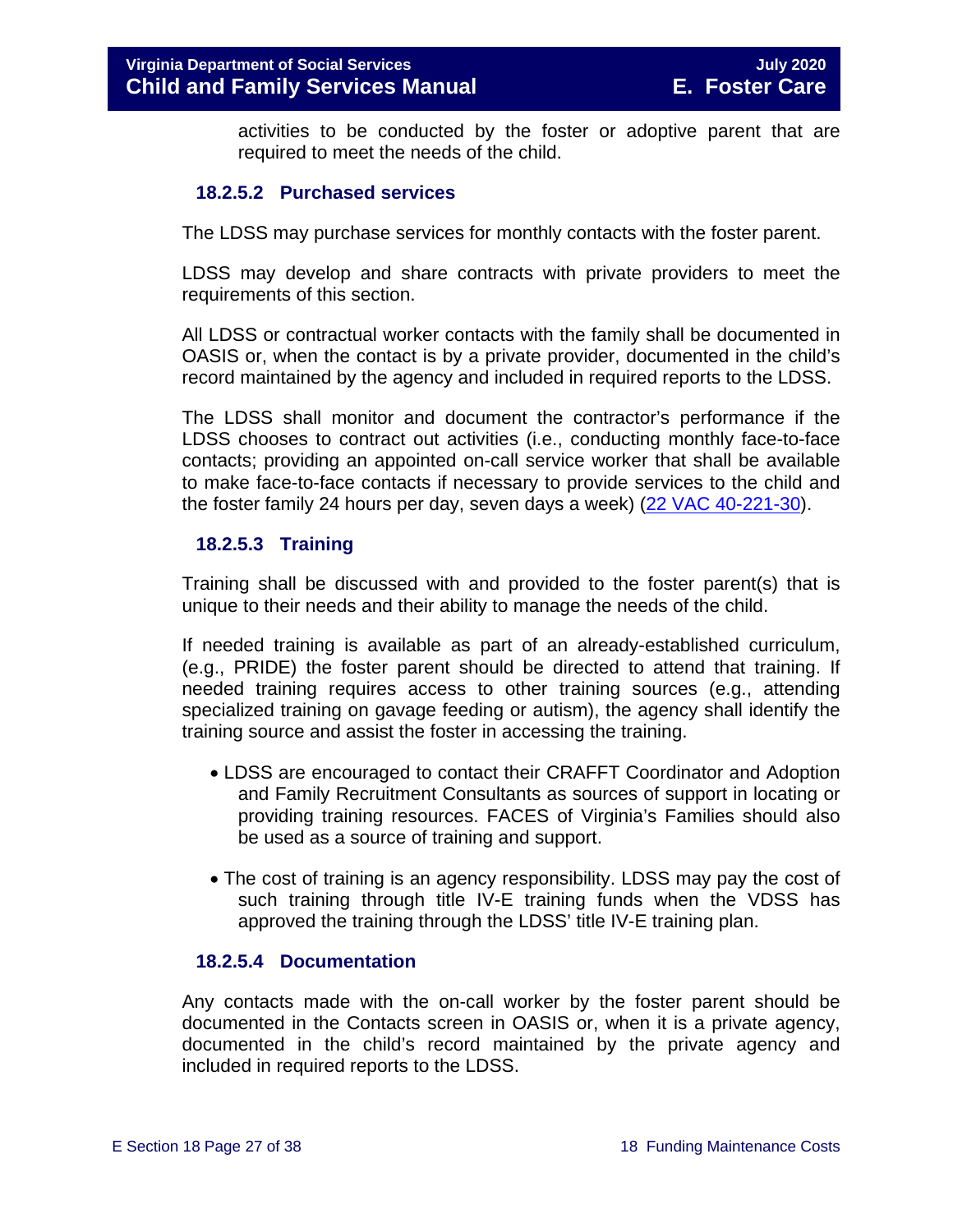Discussions should occur with the foster parent(s) regarding the need for documenting the child's behavior(s), responses to services, and interventions, including any parental involvement and support. This discussion will result in a joint decision as to the manner in which such documentation shall be completed. Documentation is critical to the agency's ability to accurately assess ongoing service needs, progress, training for the foster and the child's general adjustment.

When the child receives enhanced maintenance, the foster care service plan or Individual Family Service Plan shall include, but is not limited to:

- Measureable goals, objectives, and strategies for the foster and adoptive parent and the child placing agency in addressing the identified needs of the child.
- Provisions for providing training to the foster and adoptive parent consistent with the identified needs of the child.
- Provisions for services to prevent placement disruption and maintain a stable placement.
- The method developed jointly by the child placing agency and the foster and adoptive parent to document the child's progress [\(22 VAC 40-221-](http://leg1.state.va.us/cgi-bin/legp504.exe?000+reg+22VAC40-221-30) [30\)](http://leg1.state.va.us/cgi-bin/legp504.exe?000+reg+22VAC40-221-30).

#### <span id="page-27-0"></span>**18.2.6 Responsibilities of foster parents receiving enhanced maintenance**

#### **18.2.6.1 Responsibilities of foster parents**

Foster parents receiving enhanced maintenance payments have accepted children into their family whose needs will require a greater level of adult supervision and support than other children, either initially or long-term. Foster parents accept these children into their homes with the expectation that they will provide the type of environment and support necessary for the child to:

- Remain in the home until permanency for the child is achieved.
- Progress in their overall development including academic achievement.
- Have their medical, dental, and mental health care needs met.

As a partner in helping meet these needs for the child, foster parents are expected to provide a great deal of the support and supervision required for a child to remain safe and have the opportunity to build on their strengths and progress in their development. Other partners such as the school, therapists, mentors, in-home providers, service workers, and others will help support the child in addressing areas of need. As a result, it is necessary for the LDSS to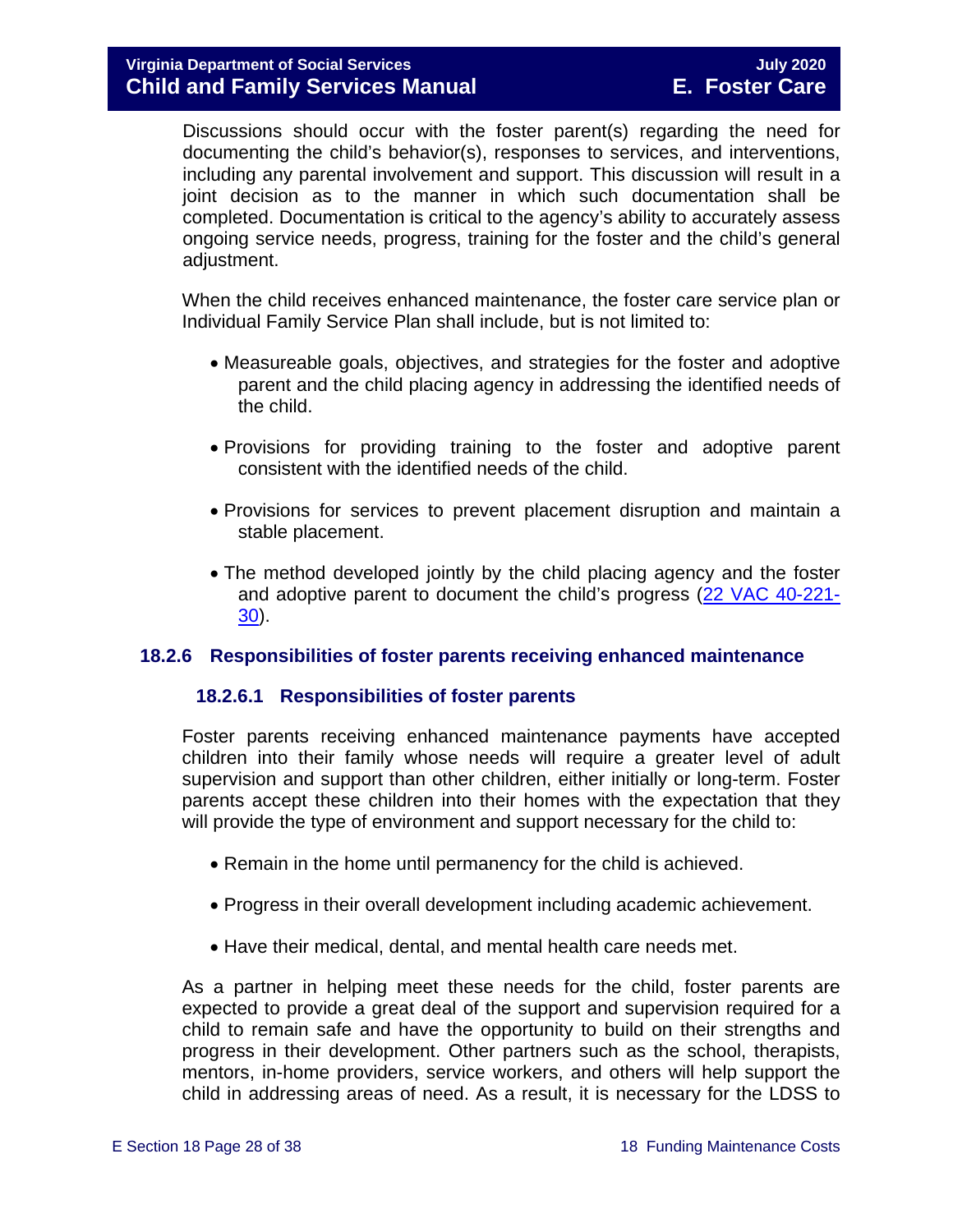identify the specific requirements for support and supervision expected from the foster parent, which may include but are not limited to:

- Participate in and cooperate with the LDSS in developing the service plan, attend Family Partnership Meetings as requested, and attend any meetings the private agency, local education association, or other providers may hold.
- Discuss with the agency and follow through on all services provided to them or expected of them in order to ensure the child's well-being and progress, maintain the child's safe placement, and support reunification when appropriate for the child.
- Assume responsibility for managing the daily supervision and supportive tasks a child may need including but not limited to:
	- o Transporting the child to appointments, visits with birth family members and other previous custodians, school, after-school activities, etc.
	- $\circ$  Supervising visitation with family and siblings when appropriate as determined by the case worker.
	- o Attending and participating in court hearings, therapy, or other appointments with the child.
		- The LDSS should take into consideration time and distance when requiring foster parents to transport and participate in appointments and therapy with the child. LDSS and LCPA staff may assist in these parental activities but should do so as an occasional support to the family and not as a matter of rule.
	- $\circ$  Following up on any services for the child such as in-home physical therapy exercises, additional educational assistance, implementing in-home strategies designed to remediate problems or promote progress in a child's development, and documenting progress on such strategies and their goals.
- Communicate to the agency any and all difficulties in understanding or managing the needs of the child and any training needs that would be helpful in improving their ability to parent the child and effectively meet the child's needs.
- Contact the agency and request assistance when they experience difficulty managing the child and need support in order to safely maintain the child in their home. Foster parents should always contact the agency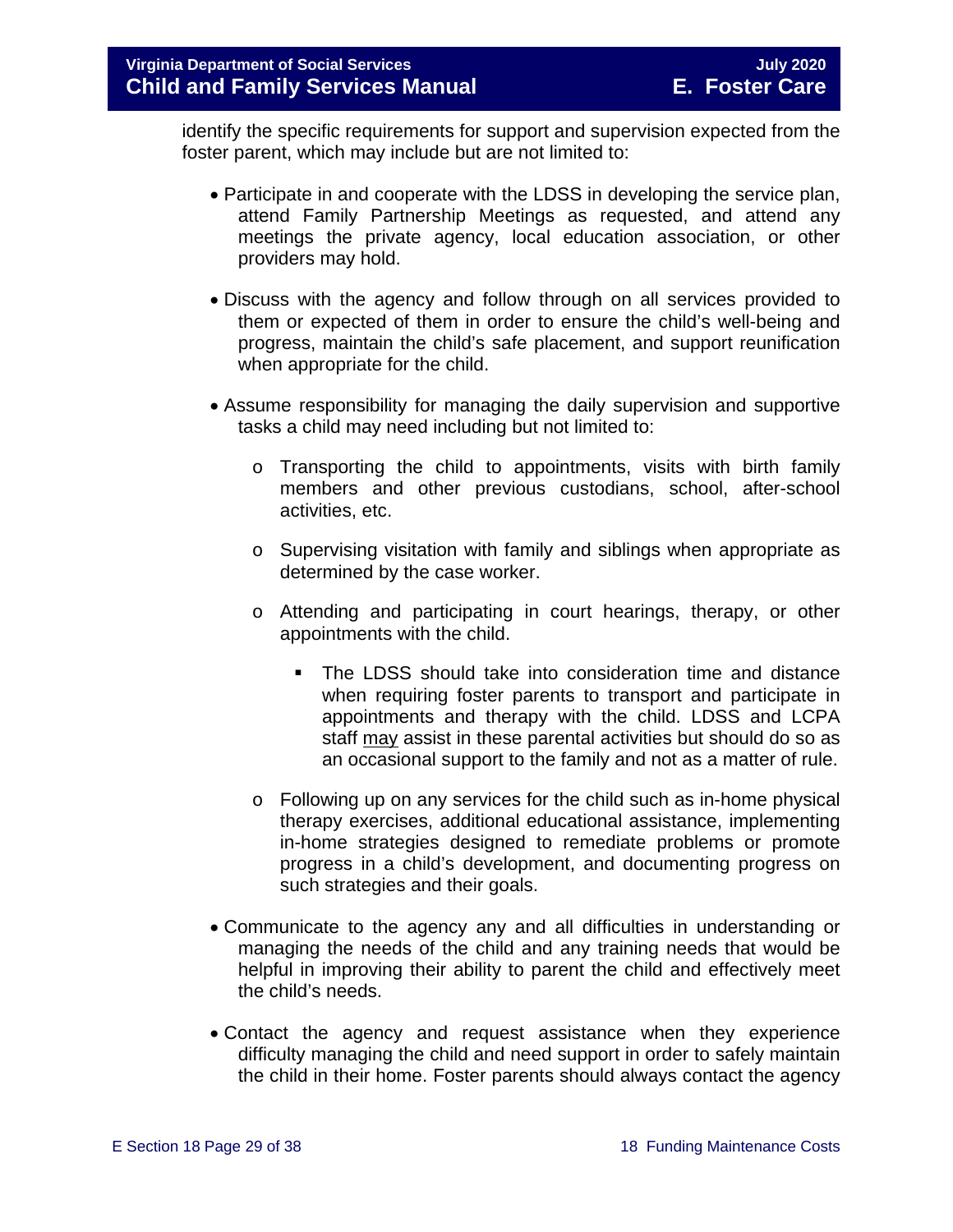prior to a situation reaching a critical level and avoid requesting the removal of the child from their home.

- Accurately and consistently monitor and document the child's behavior(s) and the parent's involvement and support in a manner that has been decided on with direction from the agency. (See [Section 18.2.5.4](#page-26-0) for the agency worker's role in assisting in documentation.)
- Participate in all VEMAT meetings or, when unable to attend a scheduled meeting, work with the LDSS to promptly reschedule the meeting.
- Consistently meet all foster home approval requirements.

#### <span id="page-29-0"></span>**18.2.7 Discontinuing or suspending enhanced maintenance payments**

Enhanced maintenance payments may be suspended or discontinued by the LDSS when:

- The foster parent does not follow through on all requirements as documented in the service plan or any additional requirements that are identified by the LDSS or other providers as important to the safety and well-being of the child.
- The foster parent does not participate in the VEMAT meeting as agreed upon.

Prior to suspending or discontinuing the enhanced maintenance payment, the LDSS should discuss any concerns with the foster parent in an attempt to rectify the conditions that are of concern. LDSS or LCPAs that suspend or discontinue the enhanced maintenance payment should evaluate the safety needs of the child and whether continued placement in the home is in the child's best interests.

If enhanced maintenance payments are suspended or discontinued, basic maintenance payments shall continue and be paid from the same funding source for which the child is eligible.

#### <span id="page-29-1"></span>**18.2.8 Reviews**

Reviews of the decision for an enhanced maintenance payment as determined by the VEMAT may be held when the foster parent or the child's GAL, believes the administration of the VEMAT did not accurately portray the needs of the child or the VEMAT meeting was not held in accordance with this guidance.

If the foster parent or GAL elects to request a review of the results of the VEMAT, he shall submit a written request for a review by the LDSS Director or their designee. The following should be documented on the request form: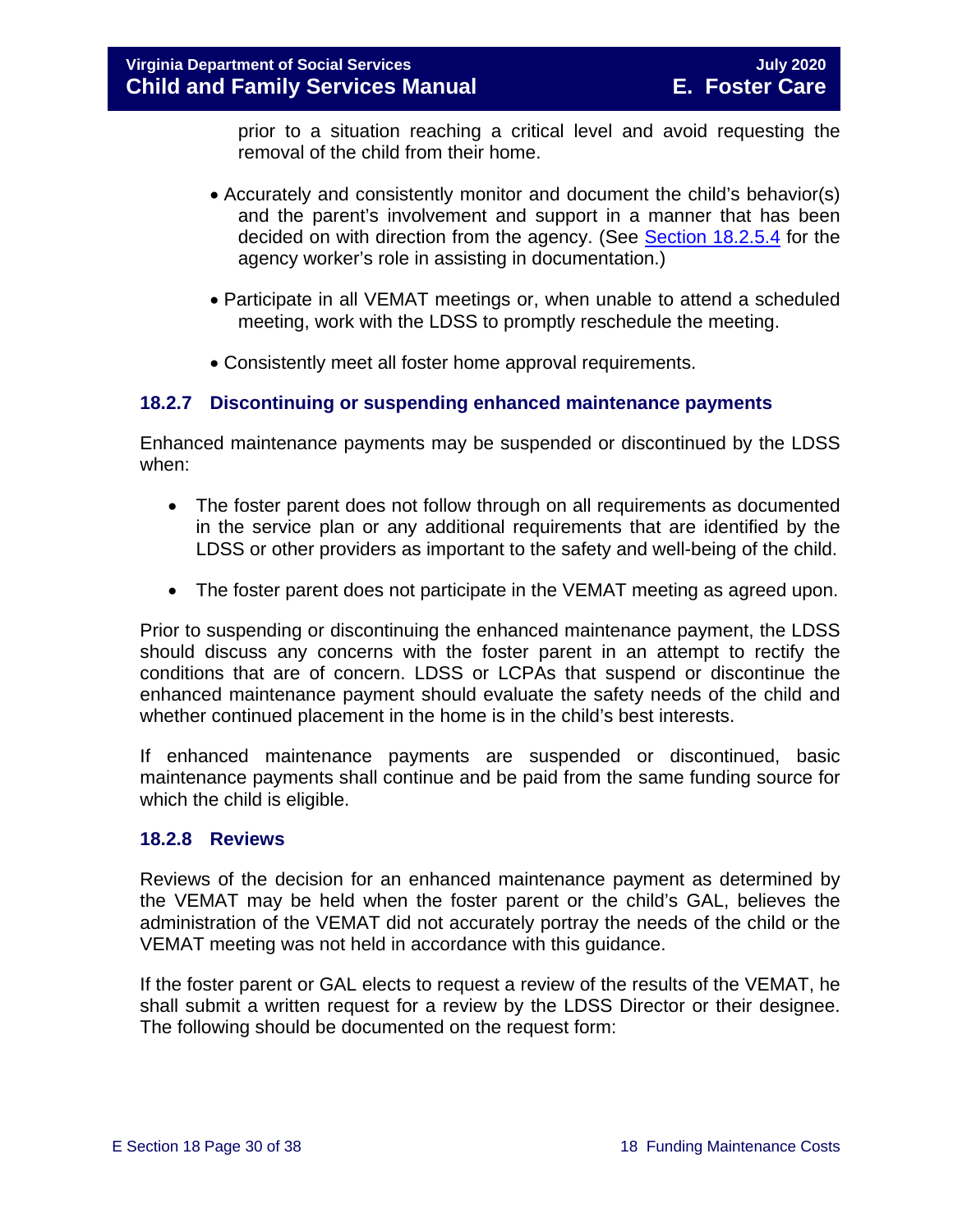#### **Virginia Department of Social Services July 2020 Child and Family Services Manual**

- Specific reasons as to why the results of the VEMAT did not accurately capture the needs of the child shall be documented on the [Request for](https://fusion.dss.virginia.gov/Portals/%5BDIS%5D/Files/032-04-0046-00-eng.doc)  [VEMAT Review](https://fusion.dss.virginia.gov/Portals/%5BDIS%5D/Files/032-04-0046-00-eng.doc) available on the DSS public website.
- Specific VEMAT meeting protocols that the foster parent believes were not followed and, therefore, justify a new VEMAT, shall be documented on the Request for VEMAT Review form.

Foster parents or GAL have **five (5) business days** after receipt of the completed VEMAT form to request a review. The request shall be in writing and directed to the LDSS Director. Completion of the VEMAT means the final score was determined by the rater and the foster parent requested and received a copy of the VEMAT.

- The Director or his designee shall conduct the review. The designee will not be an agency staff member who has direct responsibility for the case.
- The LDSS Director or his designee has **15 business days** after receipt of the written request for a review to conduct the VEMAT administrative review. The LDSS Director or his designee shall:
	- $\circ$  Become familiar with all documentation used to complete the VEMAT.
	- o Review any guidance that is germane to the request for a review.
	- o Discuss the decision-making process with the VEMAT rater. The discussion should focus on the specific reasons the caregiver identified in the Request for VEMAT Review Form.
	- o Determine whether they will also contact other members of the team, including the caregiver, to obtain additional information. If other team members are contacted:
		- The discussion should focus only on the issues identified in the Request for VEMAT Review form and should seek to obtain additional clarifying information.
		- **The confidentiality of individuals and the information shared shall** be protected.

The LDSS Director or designee shall require a new VEMAT meeting be held when procedures for scheduling and holding the VEMAT meeting were not followed. This includes:

• Written notice that the VEMAT meeting was not provided to the foster parent **at least five (5) business days** prior to the meeting.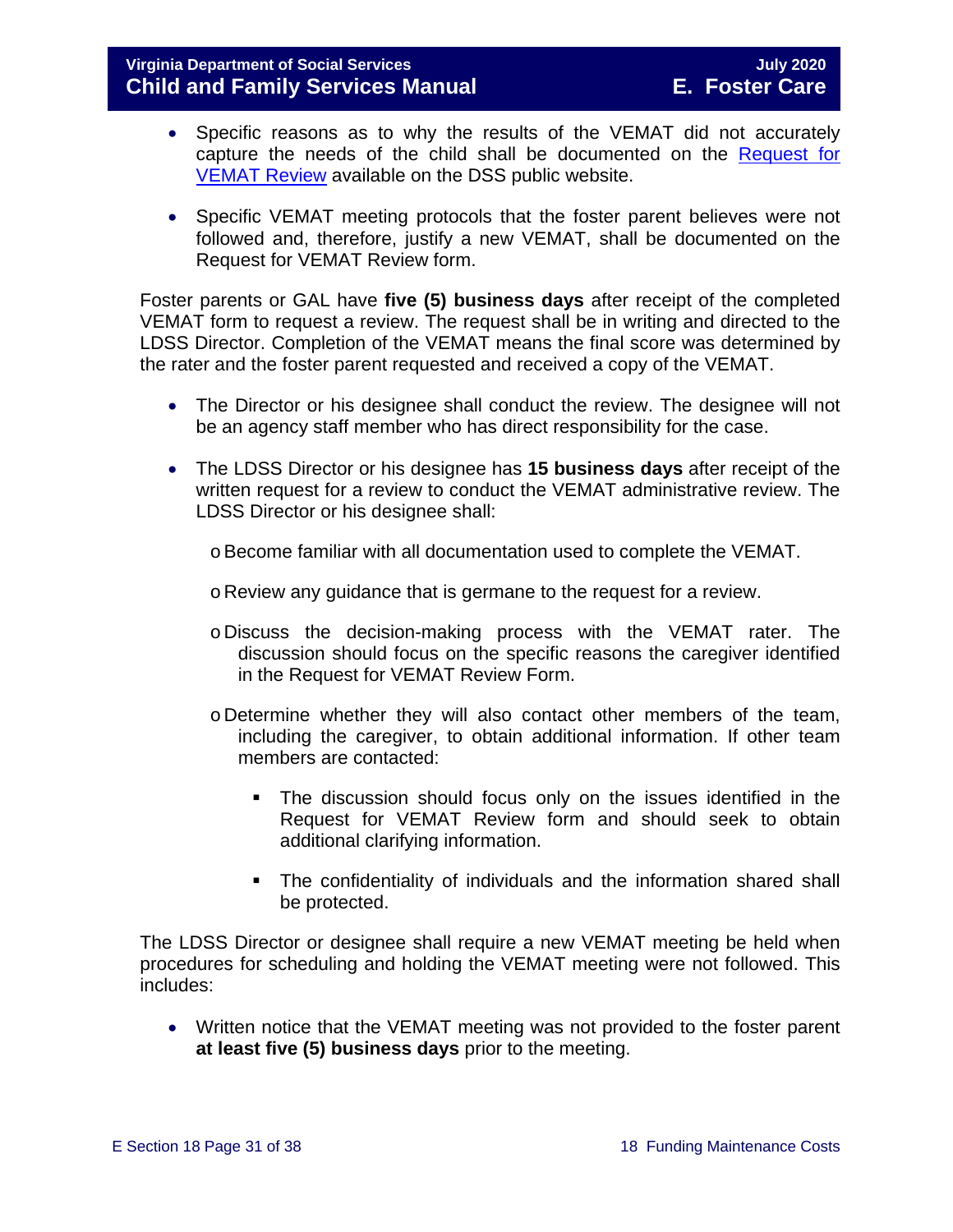- Individuals with first-hand knowledge of the child's strengths and needs and whose presence at and input into the VEMAT meeting was requested by the foster parent were not provided written notice of the meeting **at least five (5) business days** prior to the meeting.
- Available documentation specific to understanding the child's strengths and needs was not allowed to be presented in the meeting by participants.

The LDSS Director or his designee shall either concur with the original decision or shall order a new administration of the VEMAT. When the Director or his designee does not concur with the original decision, the Director or his designee shall not adjust the rate but shall direct that a new VEMAT be completed.

- The LDSS has **ten (10) business days** to re-administer the VEMAT if the Director or his designee decides a new VEMAT is required.
- The VEMAT rate under review shall take effect the first of the following month pending the VEMAT being re-administered.
- If the re-administration of the VEMAT indicates there should be a change in the enhanced maintenance rate, the new rate shall be initiated on the first day of the subsequent month.

Example: The annual reassessment is completed on 9/28 and the child scores a 20. The rate that coincides with the score of 20 shall take effect 10/1. On 9/29, the foster parents request that the VEMAT be readministered and the director agrees. The VEMAT is readmisitered on 10/5 and the child scores a 24. The rate that coincides with a score of 24 shall take effect on 11/1.

#### <span id="page-31-0"></span>**18.3 Paying supplemental clothing allowance**

In addition to basic maintenance payments, the supplemental clothing allowance in [Section](#page-3-2) 18.1.3 should be used for:

- Every child each year they are in foster care.
- The child of a foster child.
- A new foster care episode for the child, even if the child was in care previously during the year and received the allowance in the initial foster care episode.

The clothing allowance should pay for needed clothing:

- At initial placement.
- At placement changes.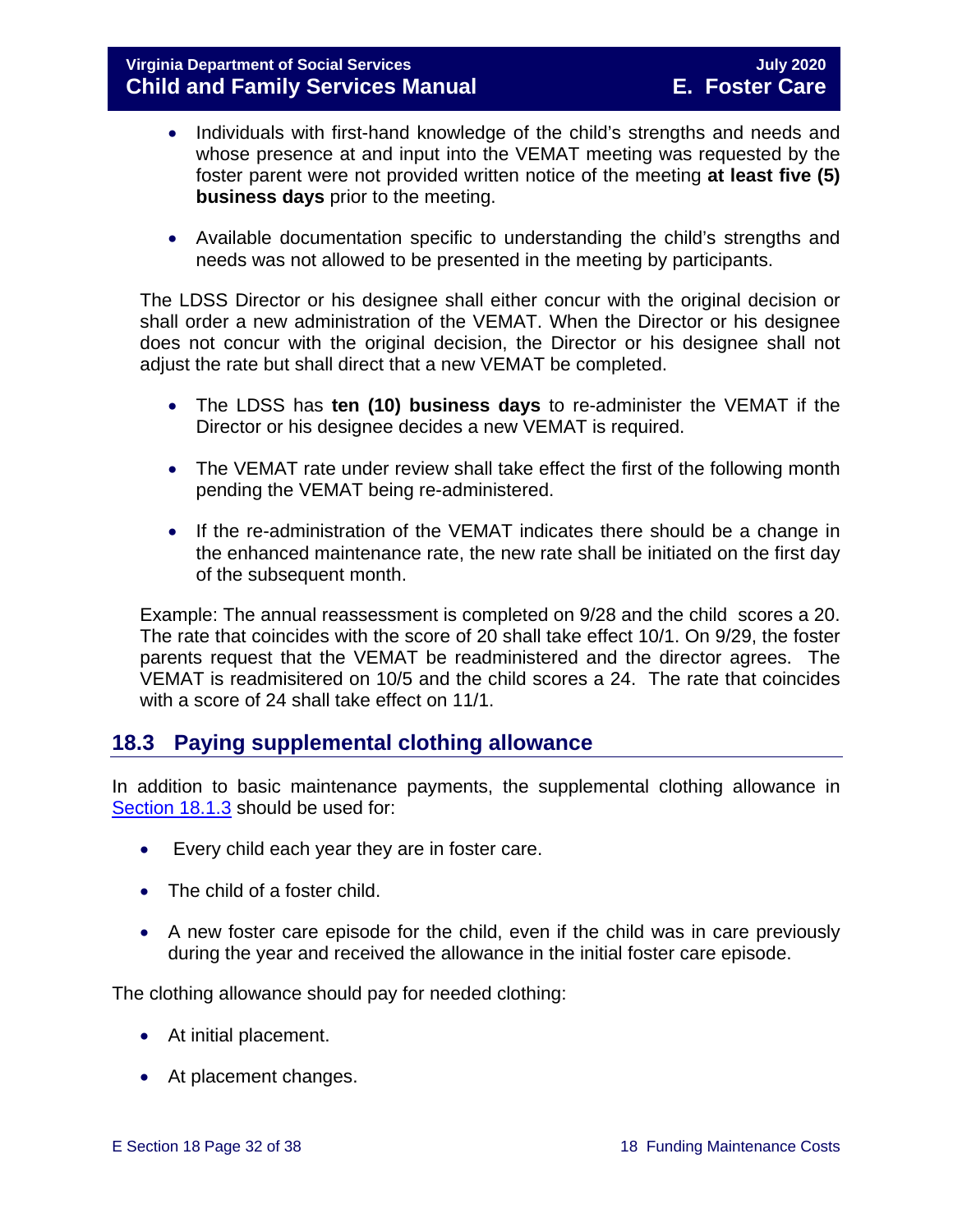- For back-to-school.
- As the child grows.
- If items are lost or destroyed.

The supplemental clothing allowance shall not exceed the designated rate posted in [Section 18.1.3,](#page-3-2) regardless if the amount was paid for by title IV-E, CSA or a combination of the two. However, if the child outgrows clothing or his clothing is lost or destroyed, an additional supplemental clothing allowance may be approved by the VDSS Regional Foster Care Consultant, using the following protocol. The LDSS provides the name, age, and why the emergency amount is needed for the child/youth over and above the supplemental clothing allowance for the year. The regional Foster Care Consultant may approve up to \$250.00 additional emergency clothing monies for the year. This process must be documented in writing; an email request with documented approval shall suffice. As clothing is a maintenance cost, this protocol will be followed for children regardless of funding source. The Code of Virginia (§ [2.2-5209\)](https://law.lis.virginia.go/vacode/2.2-5209/) allows a CPMT the discretion to create policies which exclude maintenance costs from FAPT review. Thus, in localities with these policies, FAPT review is not necessary following the consultant's approval. In localities where the CPMT has not established such policies, the usual FAPT process is followed after the consultant's approval. Lack of documentation for the approval will be considered a fiscal error and local money shall be used.

It is at the discretion of the LDSS as to how to reimburse the purchaser for the use of the supplemental clothing allowance for the children in its custody. However, the supplemental clothing allowance should be reimbursed or disbursed and claimed within the guidelines of the LASER reimbursement process to be counted in the correct state fiscal year.

LDSS are tax-exempt organizations. It is not necessary for tax to be paid on clothing purchased for children in the custody of the LDSS. LDSS can provide foster parents with tax exempt information or make clothing purchases through agency vouchers or other means. However, when this is not practical, tax paid on clothing purchases is an allowable expense. Tax paid will be calculated as part of the total clothing allowance for that child.

The decision as to the appropriateness and reasonableness of the items purchased is the responsibility of the service worker. If the service worker has questions regarding the appropriate use of the supplemental clothing allowance, the service worker should discuss the issue with his or her supervisor and may consult the regional Foster Care Consultant for technical assistance.

All supplemental clothing allocations shall be verified and tracked through documentation that the funds were used to purchase clothing for the designated child. This may include a purchase order to the store and receipt or a receipt from the store(s) where the foster parent purchased the items. The service worker is responsible for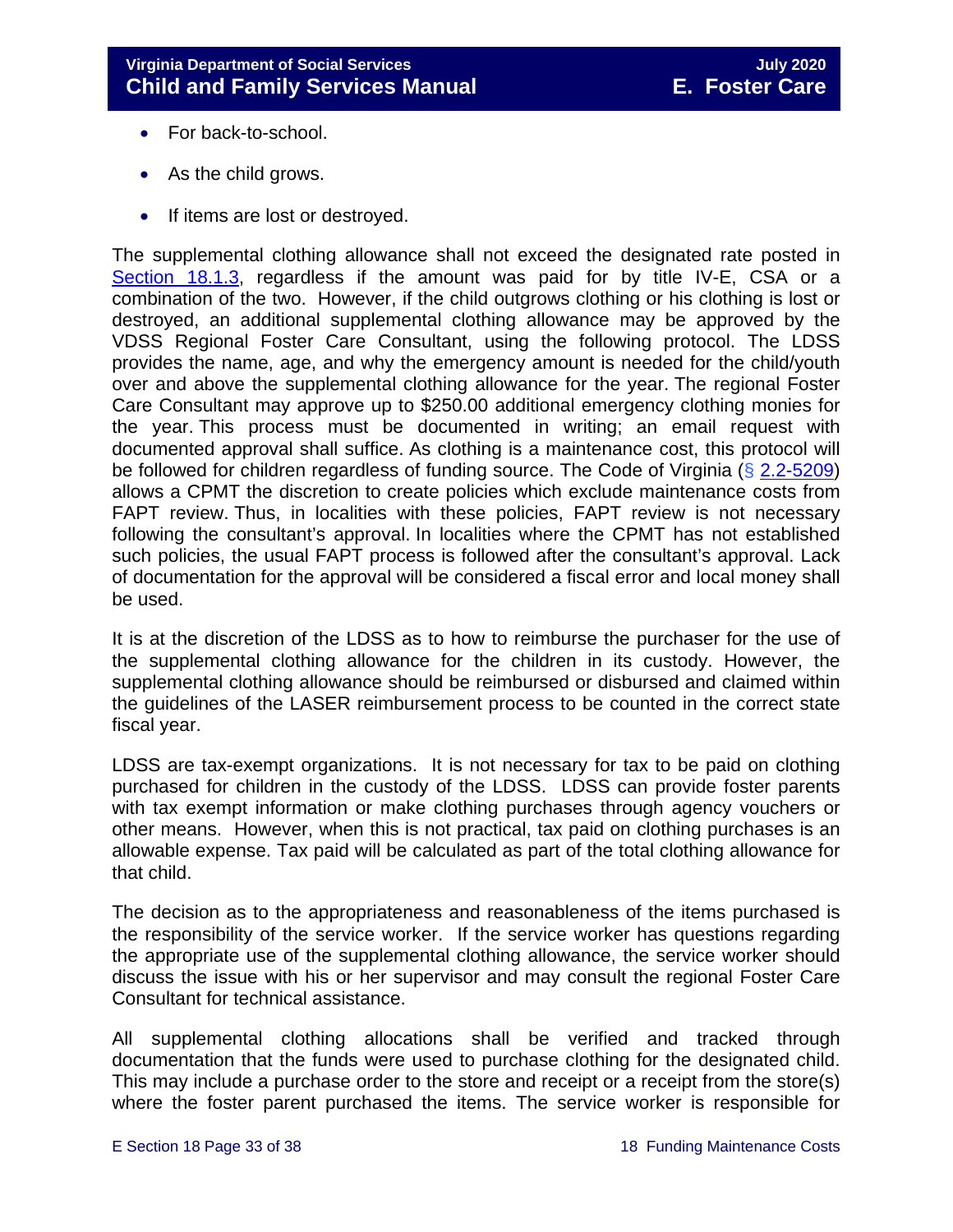securing documentation from the foster parents and monitoring the clothing amounts paid annually for supplemental clothing for the children in his caseload.

The benefit programs specialist is responsible for determining eligibility for title IV-E and recommending accurate payments to ensure the allocation does not exceed the limits established by the state.

Supplemental clothing allowances apply to all children regardless of funding source.

For the IV-E eligible child, supplemental clothing expenditures shall be verified with receipts and any undocumented portion of the supplemental clothing allowance shall be reimbursed with local only funds.

For the non IV-E child, supplemental clothing expenditures are monitored as established by the local CMPT and its policies.

#### <span id="page-33-0"></span>**18.4 Paying expenses by foster parents on behalf of child**

The procedures required to reimburse foster parents for expenses paid by them on behalf of the foster child are:

- The services shall be pre-authorized.
- Services purchased on behalf of the child may include, but are not limited to, transportation, exclusive of that required for medical care under title XIX, school fees, and purchases from commercial establishments.

#### <span id="page-33-1"></span>**18.5 Paying for children supervised by another agency**

- Payment for the costs of maintenance and social services is the responsibility of the agency holding custody of the child or having accepted placement of the child.
- Certification of a child to a state mental health facility does not relieve the LDSS of custody. In this instance, room and board and medical costs are the responsibility of the public facility. Costs of clothing and personal care items shall be paid by the LDSS holding custody and cannot be title IV-E funds.
- The Department of Juvenile Justice (DJJ) is responsible for the maintenance and care of the child committed to its care. Payments cannot be made by the LDSS for maintenance of the child at the DJJ facility.
- For children placed in out-of-state foster homes:
	- o Payment for the child's maintenance is at the standard rate for Virginia. When this rate is not acceptable to the other state, payment of the other state's rate, even if over Virginia's rates, shall be made.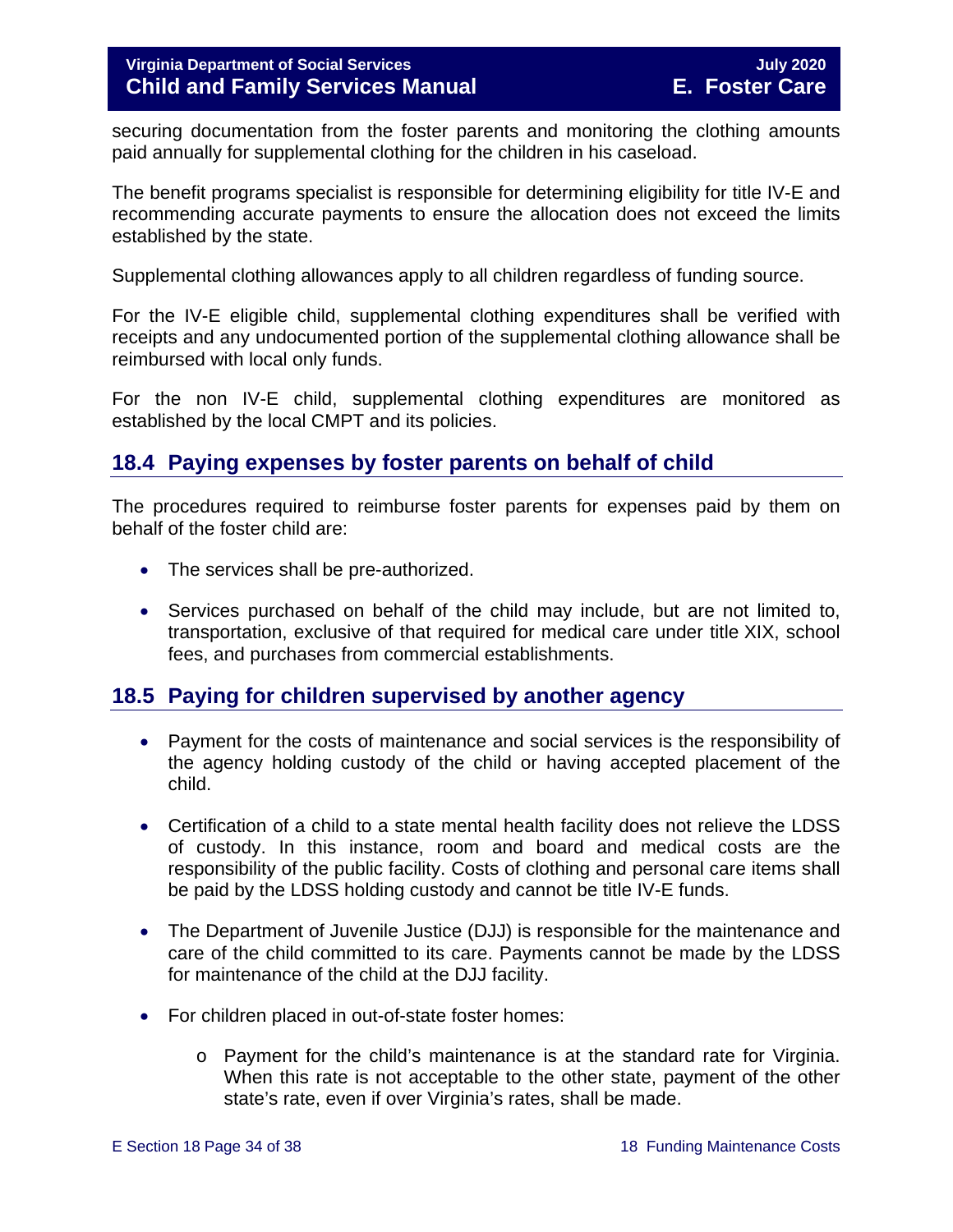<span id="page-34-0"></span> $\circ$  The foster homes shall meet standards for care set by the other state.

#### <span id="page-34-1"></span>**18.6 Contingency Fund**

#### **18.6.1 Prior to filing a claim**

The agency worker responsible for handling the claim, or the service worker for the foster child shall discuss with the foster child and foster parents the circumstances surrounding the incident involved in the claim.

The following should be addressed with the foster parent:

- Adequacy of foster parent(s) insurance for coverage of valuables
- Adequacy of supervision of foster child's activities
- Precautions taken to prevent damages
- <span id="page-34-2"></span>• Consequences to child if applicable

#### **18.6.2 Who may file a claim**

Claims may be made on behalf of foster parents approved by the local board of social services.

Claims made on behalf of foster parents approved by a CPA are not eligible for reimbursement.

Claims are to be submitted to the Virginia Department of Social Services by the local department of social services (LDSS) worker for approval.

Local social services directors or designees must sign off on all claims being submitted for payment.

#### <span id="page-34-3"></span>**18.6.3 Exclusions related to property damage**

- Claims for theft or destruction by a foster child of cash or uninsured jewelry
- Claims for normal wear and tear or property
- Claims for any property other than where the foster child resides
- Claims for stolen guns or ammunition
- Claims for lost clothes or any theft where the foster parent's ownership is not clearly established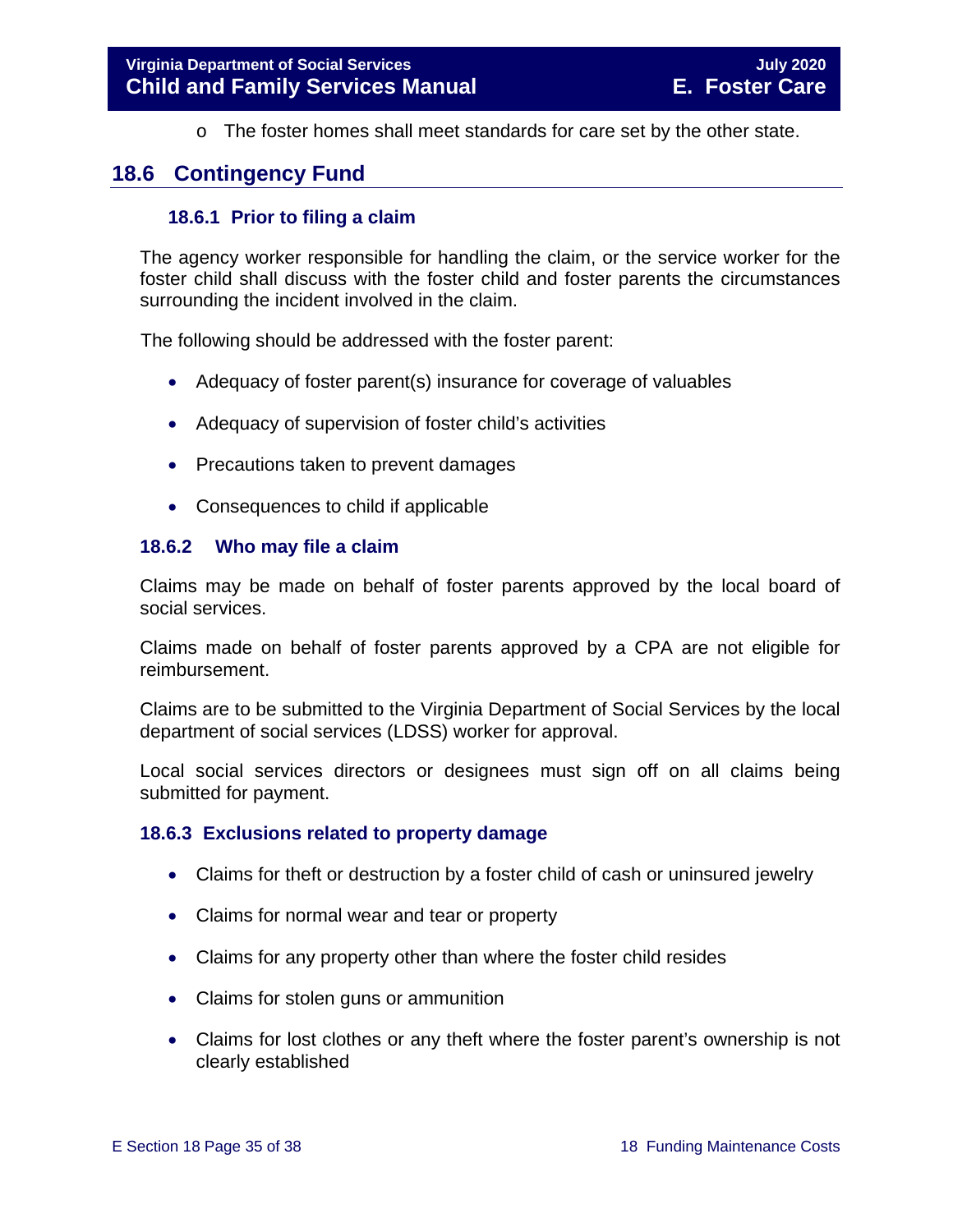- Claims for vandalism or stolen property in excess of a police report estimate of damages
- Claims for lost wages due to injury

#### <span id="page-35-0"></span>**18.6.4 Filing a claim**

- All claims of \$3000 and above must be submitted to the home owner's insurance of the foster parents prior to filing a claim with VDSS.
- The foster parent must notify the LDSS worker within **30 days** of the discovery of the loss or damage.
- Within **7 days** of the report to the LDSS, the foster parents should file a claim with their own insurance.
- The foster parent must provide home owner's insurance information at the initial claim.
- For claims involving destruction, damage, or theft of property, the foster parent must produce evidence the items stolen or damaged were in their possession.
- All damaged or destroyed items must be viewed by the LDSS worker, within **30 days** of discovery of the loss or damage.
- In limited circumstances, if the item cannot be safely stored until viewed by the LDSS worker, the foster parent must produce proof of ownership. Acceptable proof of ownership includes sale receipts, photographs, or verification by the LDSS worker.
- In cases involving theft or intentional damage, LDSS workers and foster parents must determine whether a police report should be filed. Decisions may be based on the need for the personal accountability of the youth. If a police report is filed it should be attached to the claim filed with VDSS.
- The Contingency Fund may pay insurance deductibles of \$500 or less.
- Exceptions to filing a claim with the home owner's insurance of the foster parents are as follows:
	- $\circ$  If a claim is less than the insurance deductible
	- $\circ$  If the home owner's insurance policy of the foster parents excludes damages or theft by residents/occupants of the home (proof of such exclusion must be submitted with claim)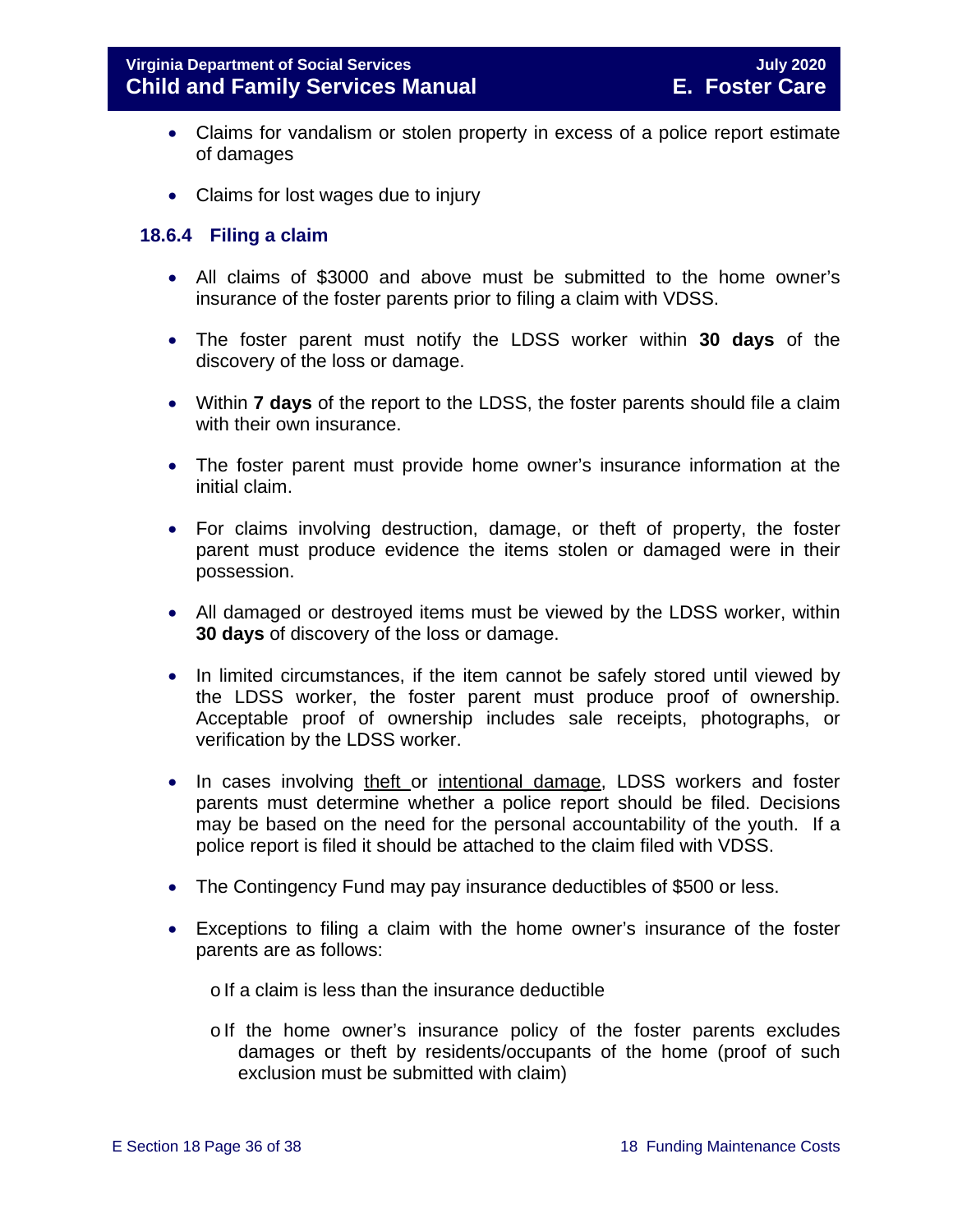- olf the foster parents only have automobile liability coverage and the damage falls under collision coverage (proof of such exclusion must be submitted with claim)
- o If the foster parents are filing multiple claims with VDSS and the amount of reimbursement for one claim is less than the insurance deductible, a claim for this item need not be filed. The other claims, if higher than the deductible may be submitted.
- $\circ$  In the above instances, a copy of the insurance policy with information regarding the deductible, exclusions, should be submitted with the claim to VDSS.
- All police report requirements of the home owner's insurance of the foster parent(s) must be met prior to filing a claim with VDSS. A copy of the approval/rejection letter from the homeowner's insurance of the foster parents must be submitted with the claim to VDSS.
- An original signed estimate is required for claims involving repair or replacement of damaged property. A statement regarding the feasibility of repair versus replacement should be included. Additional estimates may be requested at the discretion of the LDSS or VDSS.
- All damages with an estimate of \$1000 or more require a second estimate.
- All medical liability claims must first be filed with the individuals' medical insurance company and accompanied by a physician's invoice and/or billing statement.

#### <span id="page-36-0"></span>**18.6.5 Guidelines for filing a claim**

• The following completed forms should be submitted to VDSS within 45 days of the discovery of the loss or damage to the foster parent(s):

oFoster Care Contingency Claim Form (032-02-0509-00-eng)

o Department of Social Services W-9 Form (032-06-0016-00-eng)

- All receipts or estimates must be submitted on official letterhead of the business providing the service.
- A statement from foster parent's insurance company regarding their action
- If the foster parent has a valid reason for not applying to their insurance company, a letter of explanation should be included with information submitted to VDSS.